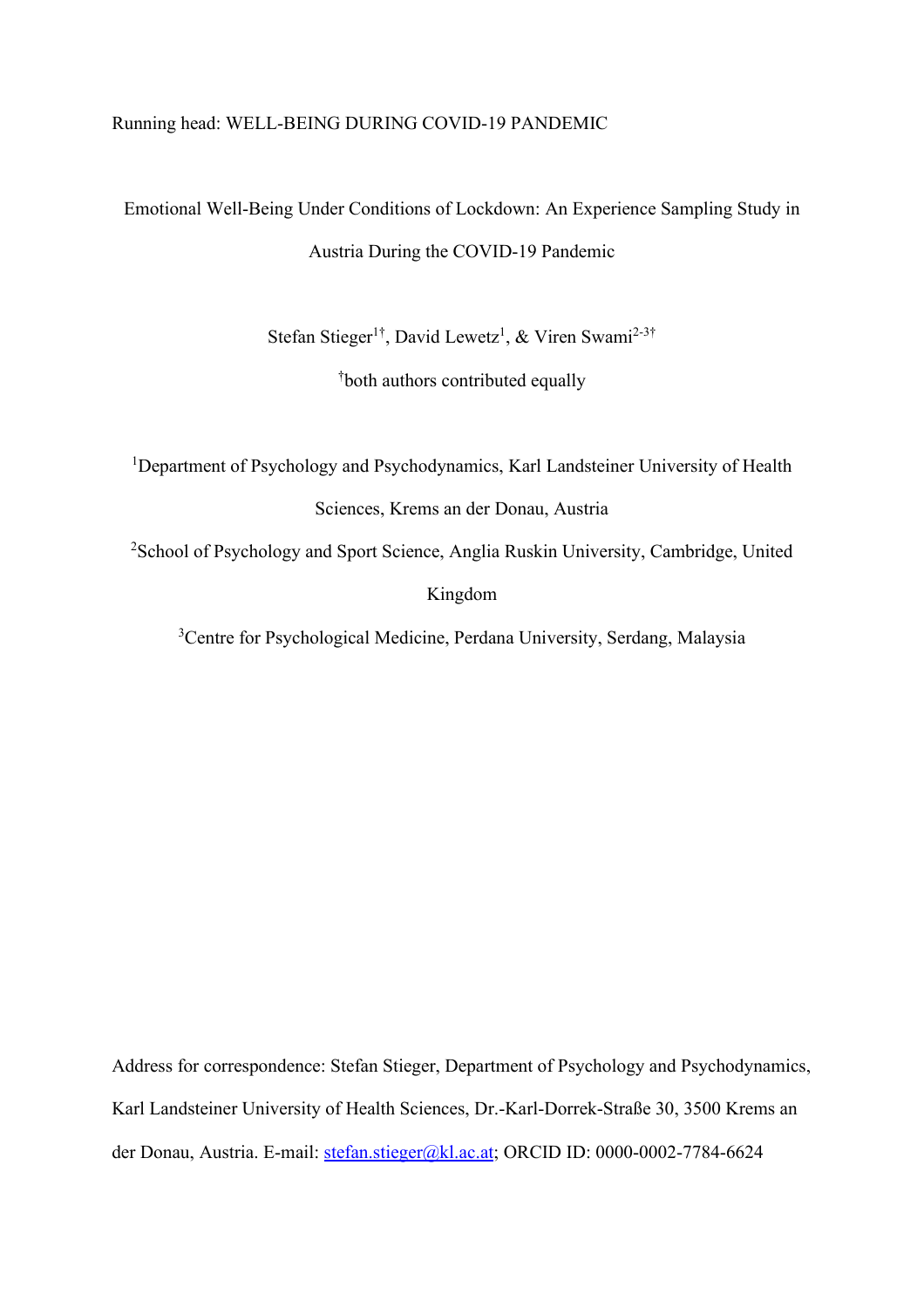#### **Abstract**

The coronavirus (COVID-19) pandemic and attendant lockdown measures present serious threats to emotional well-being worldwide. Here, we examined the extent to which being outdoors (versus indoors), the experience of loneliness, and screen-time are associated with emotional well-being during the COVID-19 pandemic using an experiencing sampling method. In April 2020, Austrian adults (*N* = 286, age *M* = 31.0 years) completed a 21-day experience sampling phase in which they reported their emotional well-being (i.e., happiness), whether they were indoors or outdoors, and loneliness at three random timepoints each day, as well as their daily screen-time. Results indicated that being outdoors was associated with higher emotional well-being, whereas greater loneliness and greater daily screen-time were associated with poorer well-being. Additionally, the impact of loneliness on well-being was weaker when participants were outdoors than indoors. These results have health policy implications for the promotion of population well-being during pandemics.

*Keywords*: Coronavirus; COVID-19; Emotional well-being; Outdoors; Loneliness; Screen-time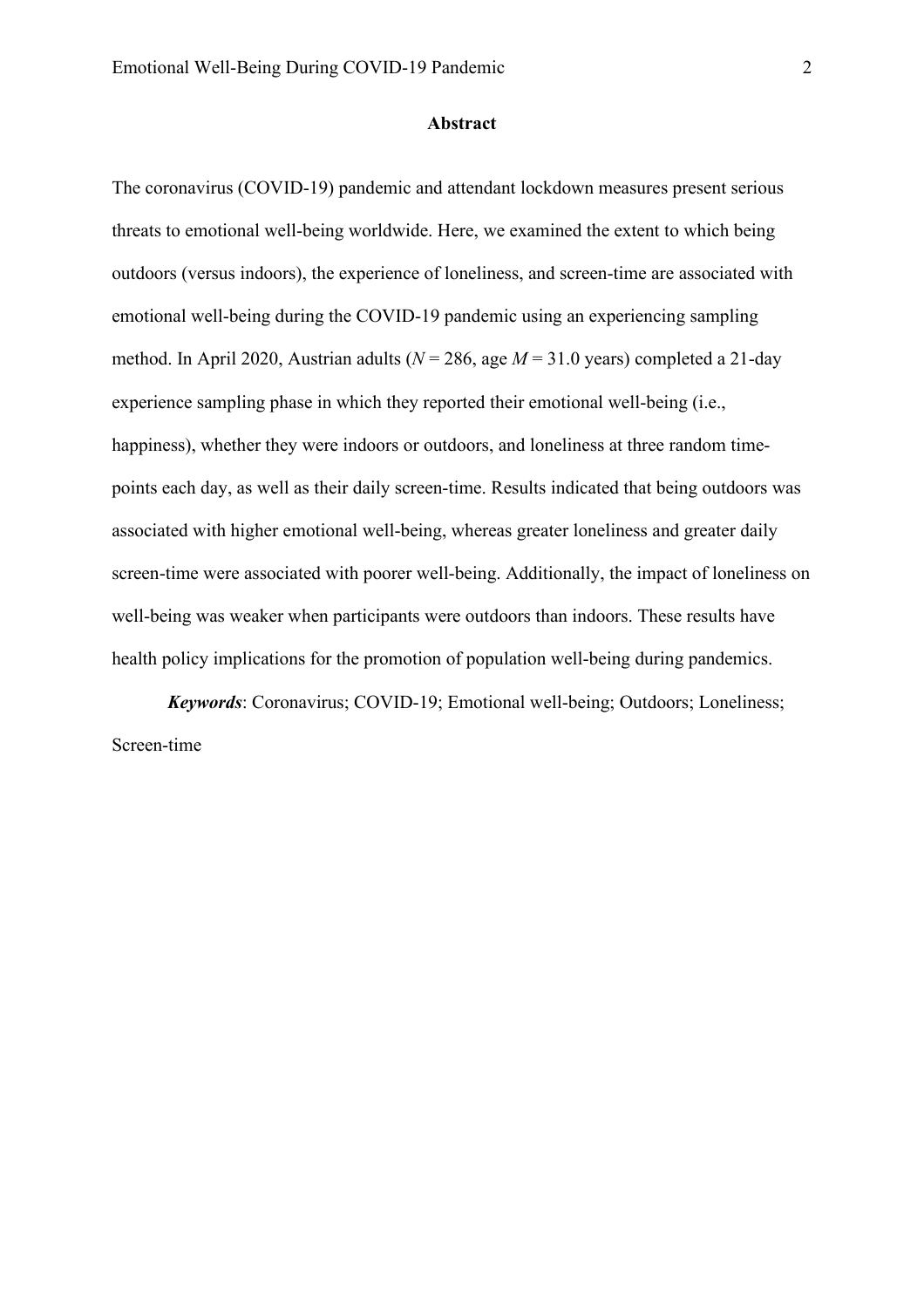#### **Acknowledgement**

We thank Balthasar Aboal, Sandra Aschauer, Sophie Biebl, Silvana Breuer, Michael Buchecker, Giulia Danilin, Sarah Edtmayer, Hannah Marion Graf, Franziska Christina Jedlicka, Sara Elea Jöchlinger, Sophie Kellerberger, Raphaela Komolka, Sara Maria Migdal, Martina Maria Rechl, Sophie Reiner, Stella Riegler, Sabrina Schindele, Tamara Schmid, Hannah Sertic, Maximilian Wagner, Julia Jasmin Winkler, Sarah Wittmann, and Nicole Xynos for their support with data collection.

#### **Funding**

Not applicable

## **Conflicts of interest**

All authors declare no conflict of interest.

# **Author contribution**

Stefan Stieger (Conceptualization; Formal analysis; Investigation; Methodology; Project

Administration; Resources; Software; Supervision; Visualization; Writing – original draft;

Writing – review  $&$  editing)

David Lewetz (Conceptualization; Methodology; Software)

Viren Swami (Conceptualization; Investigation; Writing – original draft; Writing – review & editing)

# **Data and code availability statement**

All data, materials, and analysis scripts can be found at [https://osf.io/tbv8g/.](https://osf.io/tbv8g/)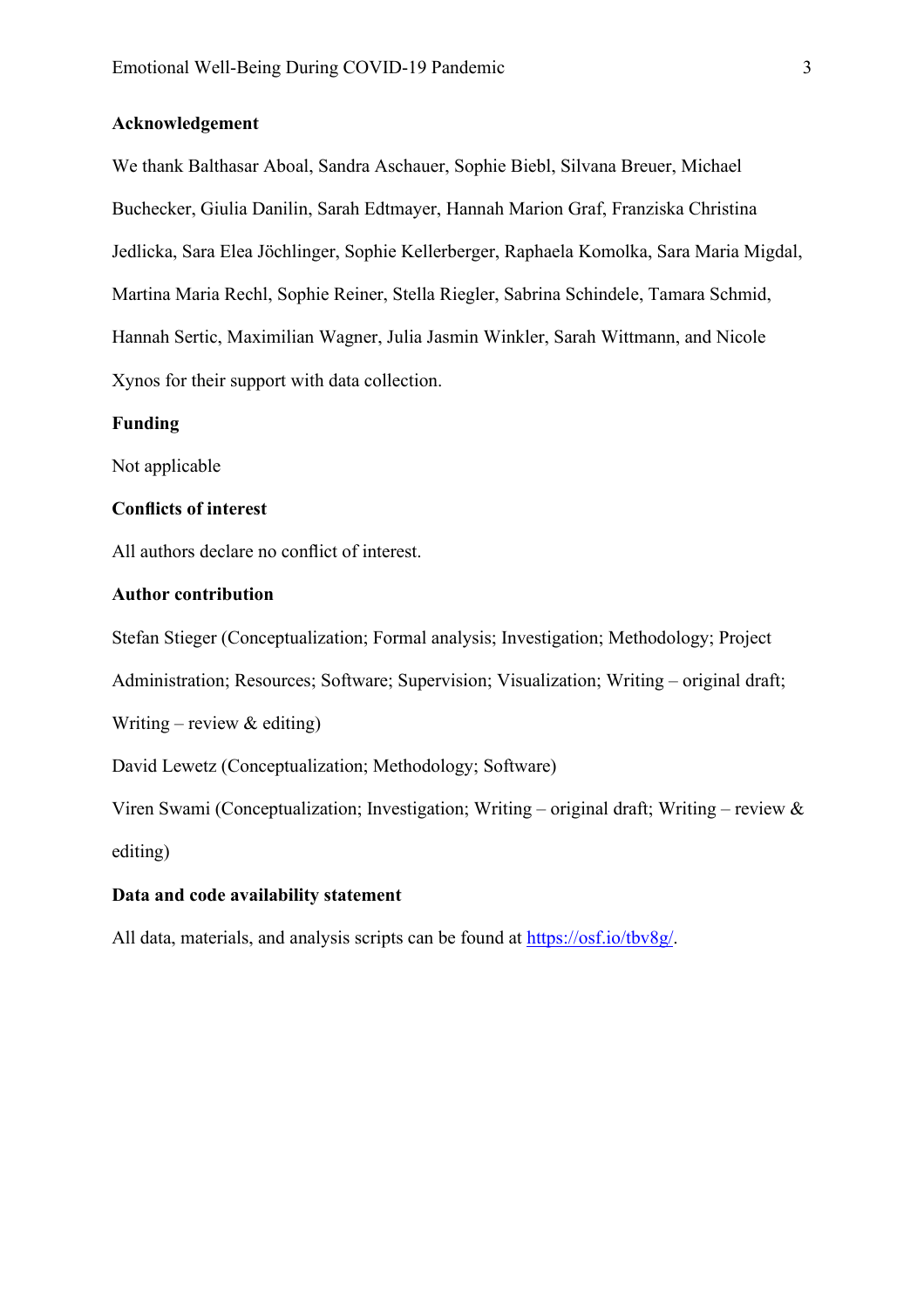#### **Introduction**

The coronavirus (COVID-19) pandemic presents a serious threat to physical and mental health worldwide. In Austria, where the present study was conducted, 16,300 individuals had tested positive for COVID-19 and 630 had died as of  $20<sup>th</sup>$  of May, 2020 (Ministry of Social Affairs, 2020). To limit the spread of the coronavirus, the Austrian government announced a nationwide restriction on outdoor activities on March 16, with individuals only allowed to leave the home under specific conditions. While these prevention measures can be effective against disease transmission (e.g. Tian et al., 2020), the impact of lockdowns – and the resulting changes in behaviour patterns and functioning – on emotional well-being is likely to be substantive (Fiorilo & Gorwood, 2020; Galea et al., 2020; Swami et al., 2021; Torales et al., 2020). Indeed, emerging evidence from other nations indicates that lockdown measures have led to increases in depressive symptoms, anxiety, and severe stress (e.g., Gao et al., 2020; Newby et al., 2020; Qiu et al., 2020; Tull et al., 2020; Wang et al., 2020; for a review, see Brooks et al., 2020), which is consistent with the findings of earlier studies on the psychological consequences of other pandemics (e.g., Hawryluck et al., 2004; Wheaton et al., 2012).

Against this background, understanding the factors that may shape daily emotional well-being is vital, not only for nations that continue to enforce lockdown measures, but also for minimising adverse effects on well-being during possible future pandemics. One of the most important factors that is likely to have an impact on emotional well-being under conditions of lockdown is the ability to go outdoors. Under normal circumstances, there is a wealth of evidence showing that being outdoors is associated with wide-ranging positive outcomes in terms of emotional well-being (for reviews, see Bowler et al., 2010; Collado et al., 2017; Frumkin et al., 2017; Hartig et al., 2014; Kondo et al., 2018; van den Bosch & Bird, 2018). Under conditions of social distancing, where outdoor recreation is severely reduced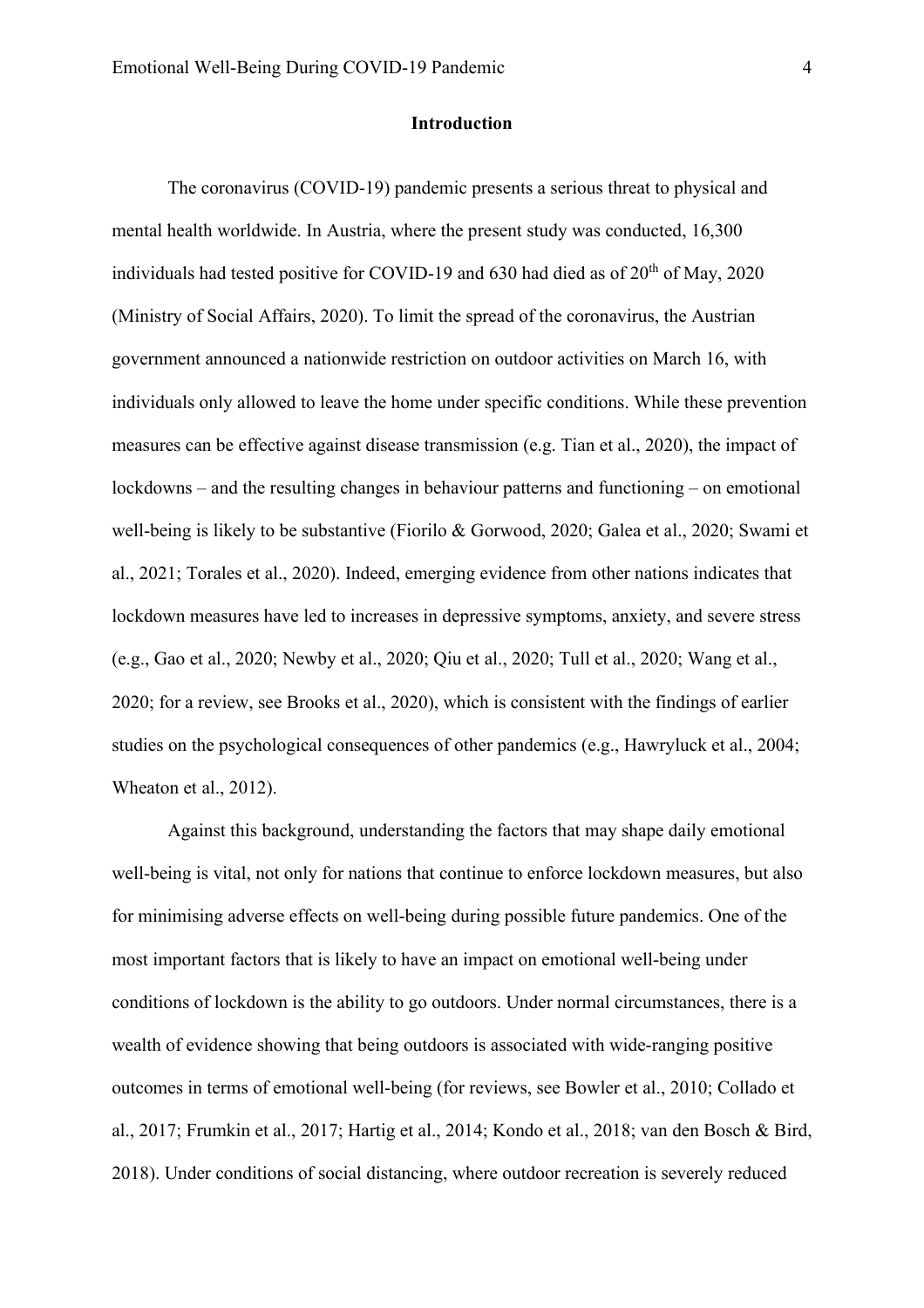and restricted (Rice et al., 2020; for Austrian data, see Google, 2020), the ability to spend time outdoors is likely to take on added importance *vis-à-vis* emotional well-being (Burtscher et al., 2020). Indeed, there is some evidence from Europe that the public are more aware of the importance of spending time in natural environments during the COVID-19 pandemic (Rousseau & Deschacht, 2020) and that being outdoors was associated with significantly higher positive affect and lower negative feelings (Lades et al., 2020).

Another important consideration under conditions of physical and social distancing that may impact emotional well-being is the experience of loneliness (Banerjee & Rai, 2020; Tull et al., 2020), which can be defined as the negative emotional state that derives from a subjective perception of deficiencies in one's social relationships (Russell et al., 1984). That is, under conditions of social distancing, individuals are likely to reduce the number of others with whom they have regular contact both physically (i.e., physical separation from others) and socially (i.e., limited social interaction with others), which heightens feelings of loneliness (Elmer et al., 2020). In turn, loneliness is a known risk factor for poorer emotional well-being (e.g., Cuenya et al., 2012; Wilson et al., 2007), particularly when periods of isolation are prolonged (Stickley & Koyanagi, 2016). Indeed, emerging evidence suggests that greater loneliness was significantly associated with greater anxiety and depressive symptoms during the COVID-19 pandemic (Elmer et al., 2020; Losada-Baltar et al., 2020; Okruszek et al., 2020; Palgi et al., 2020). However, the impact of physical and social distancing on loneliness is likely to be complicated by age: while older adults have been identified as being particularly at risk for loneliness under conditions of social distancing (Berg-Weger & Morley, 2020; Patel & Clark-Ginsberg, 2020), the evidence from Spain and the United States indicates that it was in fact younger respondents who reported greater loneliness (Losada-Baltar et al., 2020; Luchetti et al., 2020).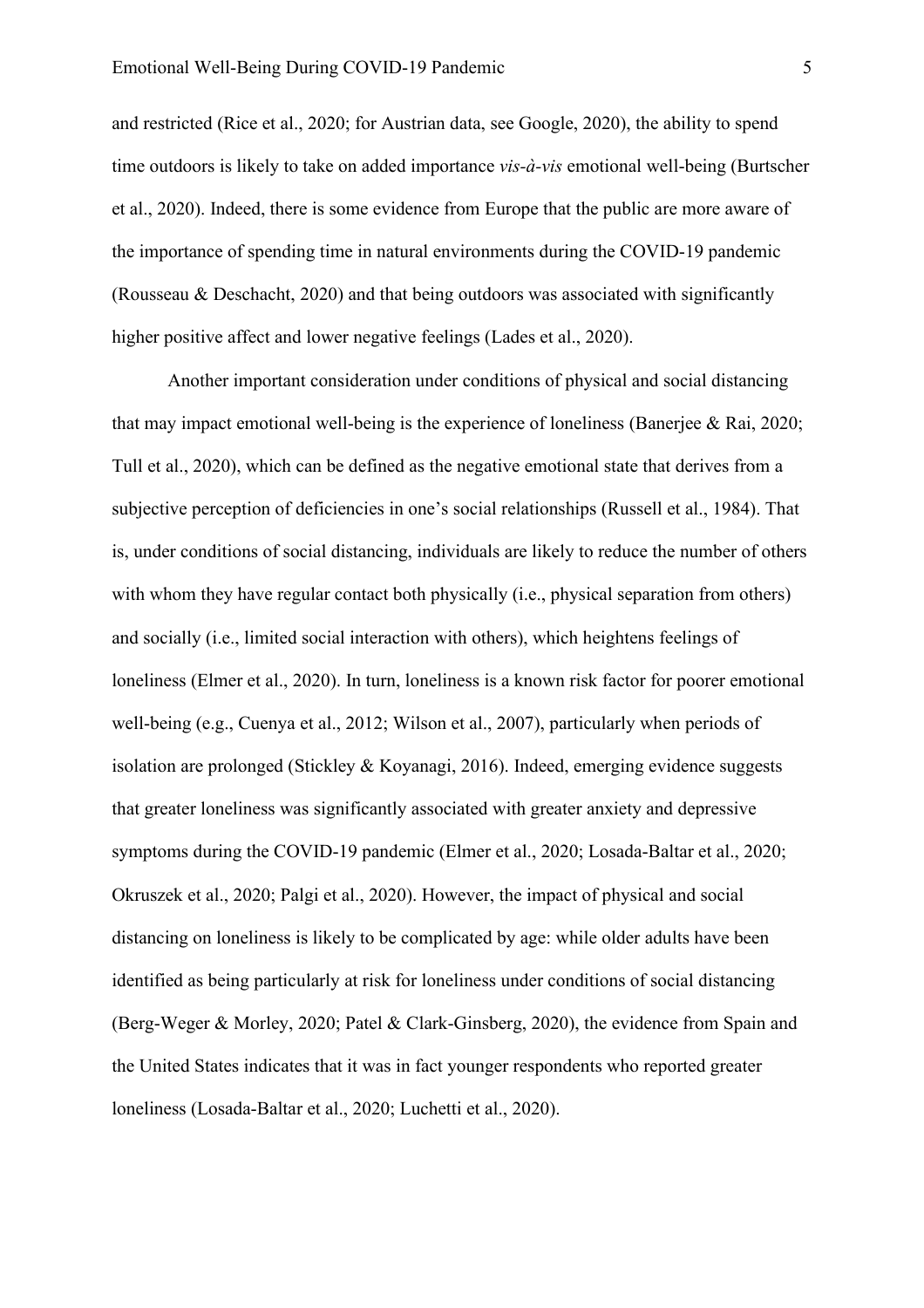A final factor worthy of consideration is screen-time: the evidence from China (Xiang et al., 2020) and Italy (Pietrobelli et al., 2020), for example, indicates that sedentary screentime increased by about 30 hours per week during the COVID-19 pandemic. This is important because increased screen-time may interfere with face-to-face social interactions and thereby increase feelings of loneliness, with upstream negative impacts on emotional well-being (for a meta-analysis, see Huang, 2017). It is also possible that increased screentime interferes with outdoor recreation (Wen et al., 2009), which in turn limits opportunities for promoting well-being. However, outside conditions of social distancing, studies examining associations between screen-time and emotional well-being have been equivocal at best, with some studies reporting that increased screen-time is associated with poorer wellbeing, others reporting small, positive effects on mental health (particularly when used to facilitate direct social interactions with peers), and yet others reporting no significant associations (for a review, see Odgers & Jensen, 2020). However, much of the evidence base is limited to adolescents and children and there is little research on the impact of screen-time on emotional well-being under conditions of lockdown (Hamilton et al., 2020), particularly as patterns of screen usage may be more variable during this period (e.g., screen-time may also facilitate social interactions with others). Preliminary evidence suggests equivocal relationships between screen-time and emotional well-being: data from China suggests that screen-time was not significantly associated with positive or negative affect (Qin et al., 2020), whereas data from Canada indicates that increased screen-time was associated with poorer self-rated mental health (Colley et al., 2020). It is also possible that increased screentime under conditions of social distancing will be associated with lower levels of loneliness (Pancani et al., 2020).

While the review above suggests that there are likely to be several major factors influencing emotional well-being under conditions of social distancing, a number of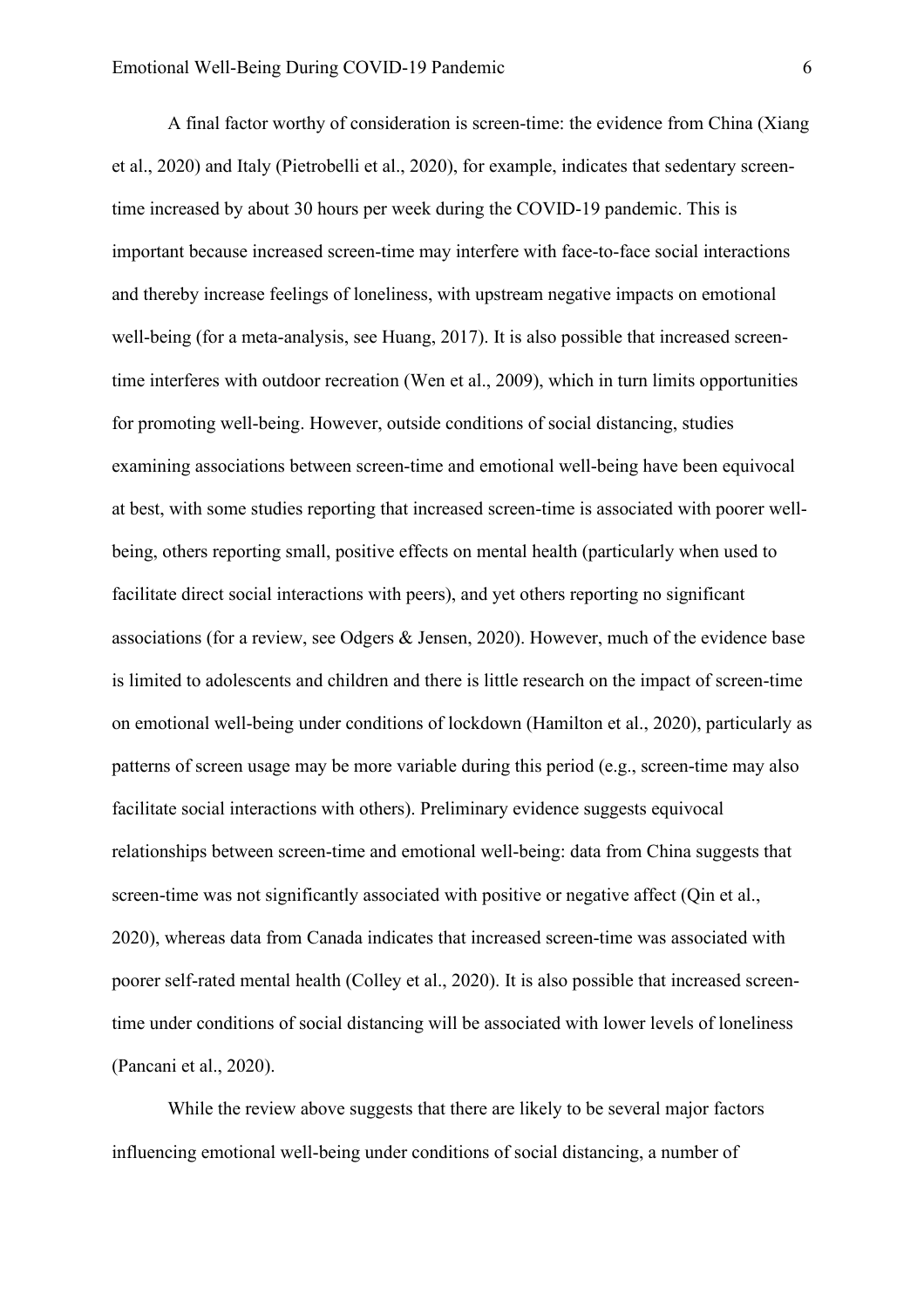limitations of existing research are noteworthy. First, previous studies have tended to examine the aforementioned factors in isolation, which precludes the possibility of considering and examining interactionist effects. Second, many previous studies – and especially studies on the impact of the COVID-19 pandemic – have typically utilised crosssectional data. This is important because cross-sectional research relies on retrospective assessments that may be subject to recall biases and because it is unable to provide momentto-moment assessments of psychological well-being (Ellison et at, 2020). In contrast, the experience sampling method (ESM; also referred to as ecological momentary assessment or ambulatory assessment) affords an ideal research tool for examining such effects as they occur in individuals' everyday lives (Bolger & Laurenceau, 2013; Mehl & Conner, 2012). In ESM research, respondents are asked to complete brief surveys on multiple, semi-random occasions throughout the day over a period of time. As such, ESM is able to generate intensive longitudinal data in a manner not possible with traditional cross-sectional research (Bolger & Laurenceau, 2013), which in turn could provide a more complete accounting of changes to psychological well-being under conditions of lockdown. Indeed, researchers have called for ESM studies to better understand the impact of lockdown on mental health (Horesh & Brown, 2020). To our knowledge, however, only two studies have used ESM to examine the impact of the COVID-19 pandemic so far: both studies reported that the pandemic had adverse effects on mental health (e.g., increased anxiety and symptoms of depression), but were limited to university students (Fried et al., 2020; Huckins et al., 2020).

#### **The Present Study**

ESM offers a useful methodological tool to examine the impact of inter-related factors on emotional well-being under conditions of lockdown in the face of the COVID-19 pandemic. Here, we present the results of an ESM study conducted in April 2020 in Austria, during which time citizens were required to maintain social distancing and were only allowed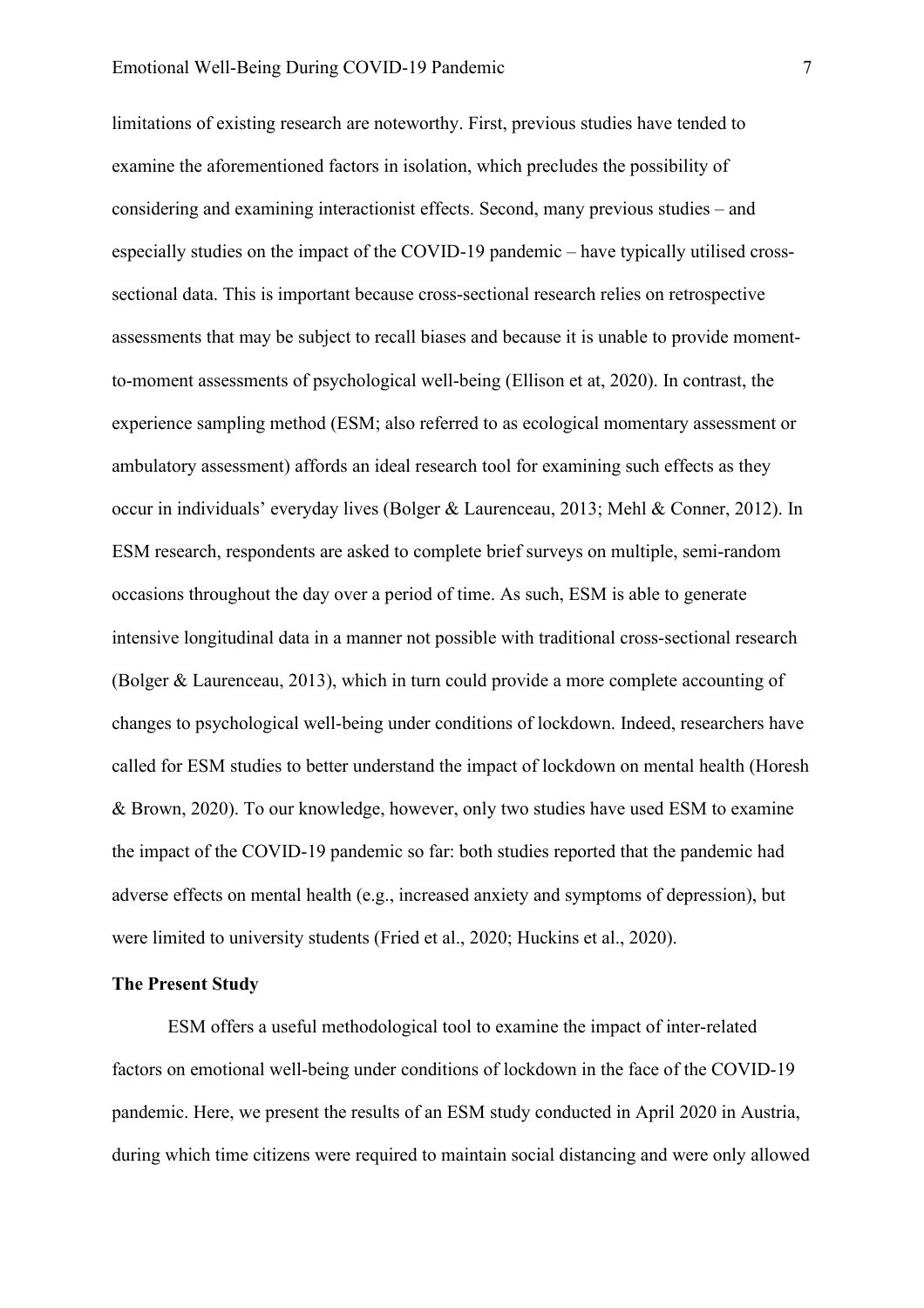to leave the home under specific conditions (i.e., essential professional activities, shopping for necessities, assisting other people, and outdoor activities either alone or in the company of others from the same household). More specifically, using an ESM study design, we examined the impact that being outdoors versus indoors, the experience of loneliness, and screen-time had on a facet of emotional well-being, namely subjective happiness. Based on the review above, we hypothesised that being outdoors would be associated with higher wellbeing, whereas experiencing greater loneliness and greater screen-time would be associated with lower well-being. For exploratory purposes – and given that existing research has thus far treated these factors in isolation – we also examined interactive effects of all three variables on psychological well-being, as well as interactive effects with age. Finally, given the uniqueness of these data, we also report on prospective changes in well-being, loneliness, and screen-time over the study period.

#### **Method**

# **Participants and Recruitment**

Participants were recruited by word-of-mouth through friends, relatives, and friendsof-friends, which provided a convenience sample from the community in Austria. The study began on April 6, 2020 (i.e., about 2 weeks after the start of the nationwide 'curfew' in Austria). In total, 286 individuals began the study by completing at least three daily questionnaires (median number of completed daily questionnaires  $= 46$ , maximum possible number  $= 63$ ). Only five participants did not complete the final questionnaire at the end of the study period. Participants were mainly women (56.3%; 42.0% men; 1.7% missing) and the sample had a mean age of 31.0 years (*SD* = 14.5). In terms of relationship status, 31.5% were single, 42.0% in a relationship, 22.4% married or in a registered partnership, 1.0% were widowed, and 1.0% were divorced (2.1% missing).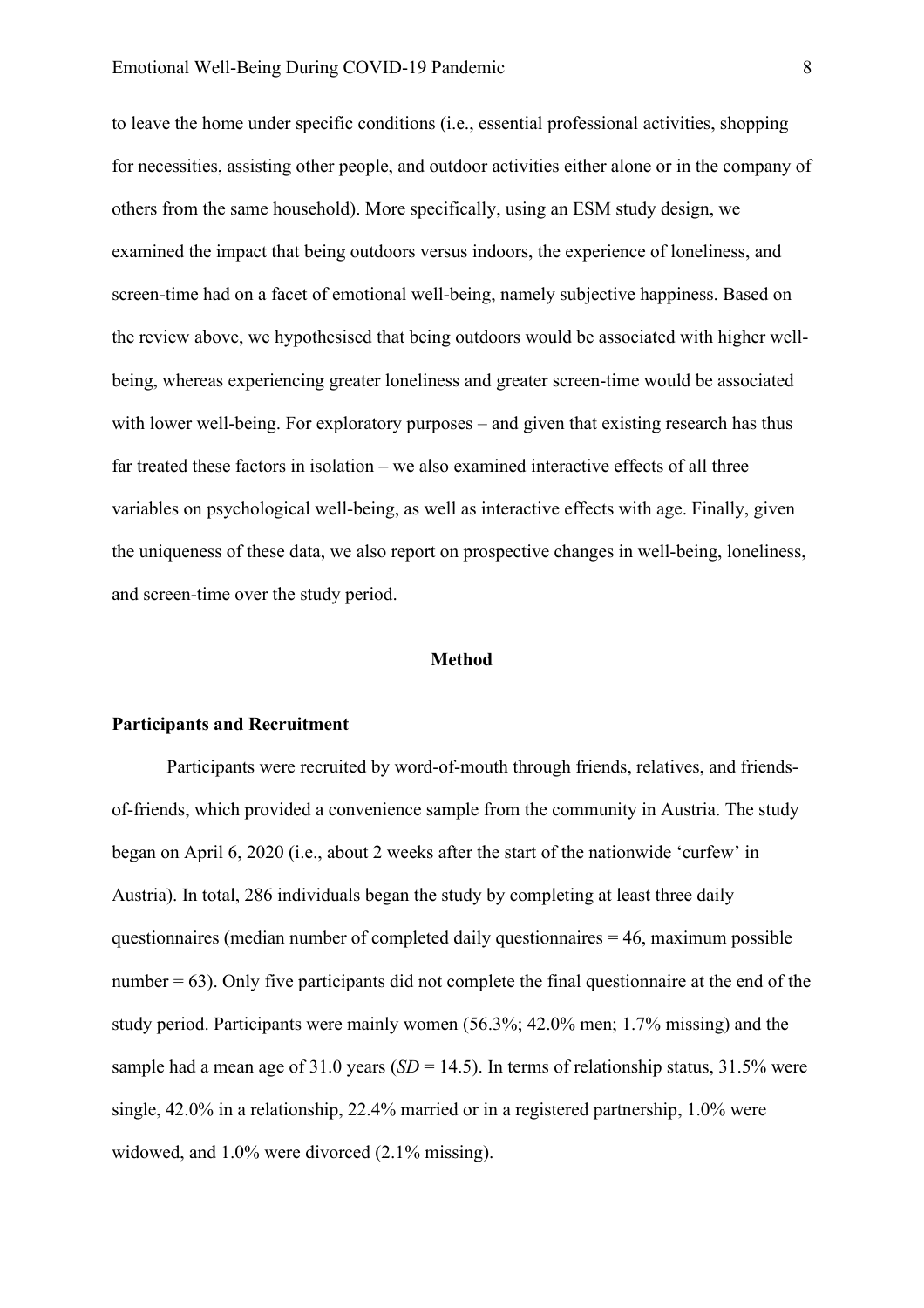### **Measures1**

**Experience sampling questions**. Participants were asked to complete a daily questionnaire three times a day for 21 days. The questionnaire asked participants about the number of people around them ("How many known persons are currently around you [5m radius of sight]?", "How many unknown persons are currently around you [5m radius of sight]?"), how lonely they felt ("How lonely do you feel right now?", visual analogue scale anchored at  $0 = not$  *at all lonely*,  $100 = \text{very}$  *lonely*), and if they were indoors or outdoors ("Are you currently inside or outside a building?": 0 = *inside*, 1 = *outside*). In addition, we included an item about participants' state emotional well-being (i.e., subjective happiness; Griffiths & Stefanovski, 2019): "How happy are you right now?" (visual analogue scale anchored at  $0 = not$  *at all*,  $100 = very$ . All items using visual analogue scales (VAS) were presented without a slider in a predefined position; that is, as soon as a participant touched the line of the VAS, a slider appeared that could then be moved in 1-unit increments.

**End-of-day questionnaire.** At the end of each day, participants were asked how much time (in hours) they had spent in front of a screen ("How much time did you spend in front of a screen today [PC, smartphone, TV, other electronic devices with a digital screen]?").

**Demographic questionnaire**. Following the installation of a self-developed ESM smartphone application (see below) and registration in the study, participants were asked to respond to a request for basic demographic details (gender, age, current relationship status).

**Final questionnaire**. Following the longitudinal phase of the study, participants were asked to complete a second set of demographic items used to determine data quality (see below).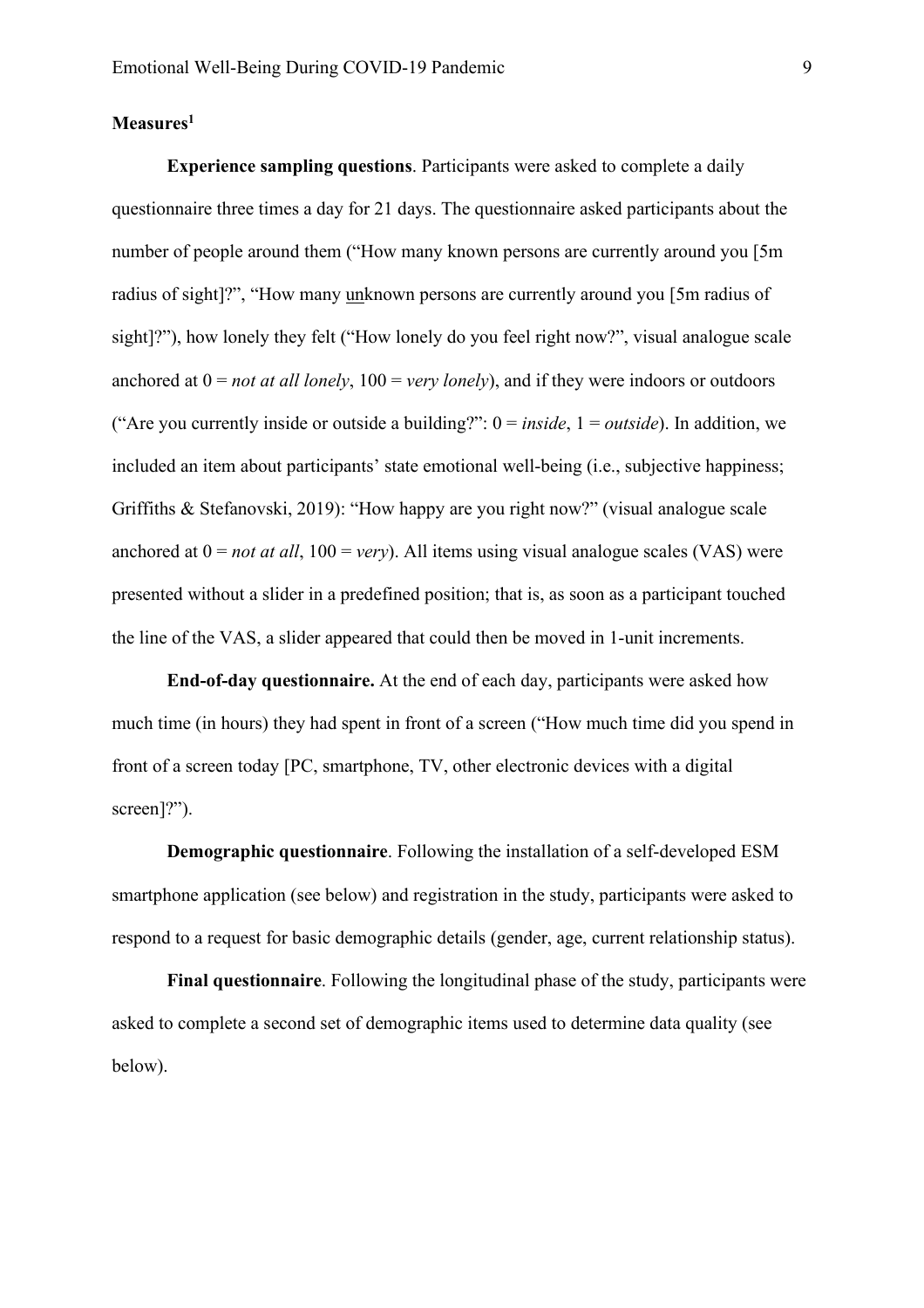#### **Procedures**

Written informed consent was provided by all participants prior to their participation in the study. This was in accordance with the Declaration of Helsinki and guidelines of the local university the study took place. Approval by an ethics committee was not required because the study did not affect physical or psychological integrity, the right for privacy, or other personal rights or interests of participants, as determined by Austrian national law. No harmful procedures were used and data collection was anonymous. Participants could withdraw from the study at any time without penalty. All participants took part on voluntary basis.

This ESM study used a time-contingent sampling approach for the daily questionnaires. That means that "signals" (i.e., "beeps", "bings", or in-app reminders) were sent at random times within a pre-defined time-frame (with the exception of the end-of-the-day questionnaire). Random time-points were used instead of fixed scheduling so as to avoid responses biases due to habituation (Napa-Scollon et al., 2003). A smartphone application called ESMira (henceforth "app") was used for this project and was made freely available through the Google Play Store. The app could be downloaded anonymously and a back-end server software – located on a separate server at the first author's university information-andtechnology infrastructure – ensured communication with the app, as well as storage of data (communication was encrypted). Once the app was opened, participants were required to provide a keyword that was provided by the study authors in order to ensure that only participants who had agreed to take part could register for the study. Next, basic information about the study was provided and an informed consent form was presented. Once agreed, participants were successfully registered for the study and were given the possibility of adjusting time-frames for signals. Finally, participants were encouraged to complete as many surveys as possible without compromising their personal safety (e.g., while driving).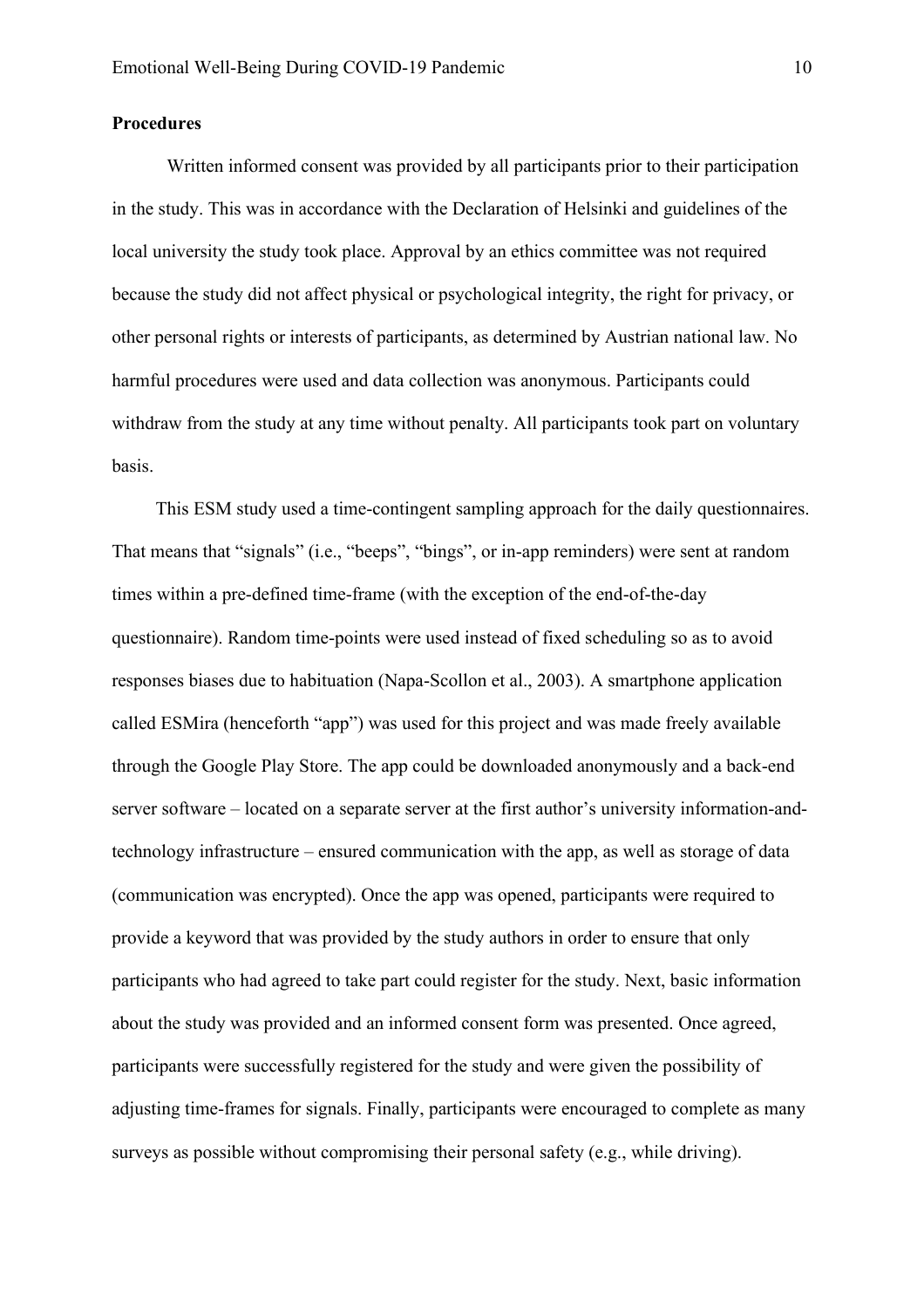Signals ("Please complete the daily questionnaire right now"; see above) were sent out three times a day for a duration of 21 days (between 7am and 8pm; minimum time between signals  $= 120$  minutes) by the app itself (i.e., in-app reminder). The signal was active for 45 minutes; after that, the signal deleted itself. Additionally, a reminder was sent 15 minutes after the initial signal if no response was recorded. A similar procedure was used for the endof-the-day questionnaire (fixed time 8pm; no reminder, automatic deletion of signal after 60 minutes). Participants had the opportunity to adjust the predefined time-frame for the daily questionnaire and the time-point of the end-of-the-day questionnaire at any time within the app.

The initial demographic questionnaire and the final questionnaire (see above) were also included in the smartphone app and could be completed by clicking on the name of the questionnaire on a desktop-type screen. All items across all questionnaires were presented in German. Because the smartphone app was only available for Android users, we additionally used a web-version of the smartphone app for participants ( $n = 75, 26\%$ ) using other operating systems on their smartphones (e.g., iOS). With this web-version, questionnaires were identical in wording and display; they were only presented in a web-browser instead of the app. Because signals could not be provided through the web-version, the first author of the study sent signals as SMS text messages directly to the participants' smartphones again using a randomised time schedule.

#### **Statistical Analyses**

We used *R* (*R* Development Core Team, 2014) to conduct all statistical analyses using the *lme4* package (Bates et al., 2015). Random-intercept, random-slope multi-level regression analyses were calculated to analyse the effects of environment (indoors *vs*. outdoors), loneliness, and screen-time on happiness. Multi-level models account for the nested design of our study with measurement occasions (level 1) nested within persons (level 2).<sup>2</sup> All level 1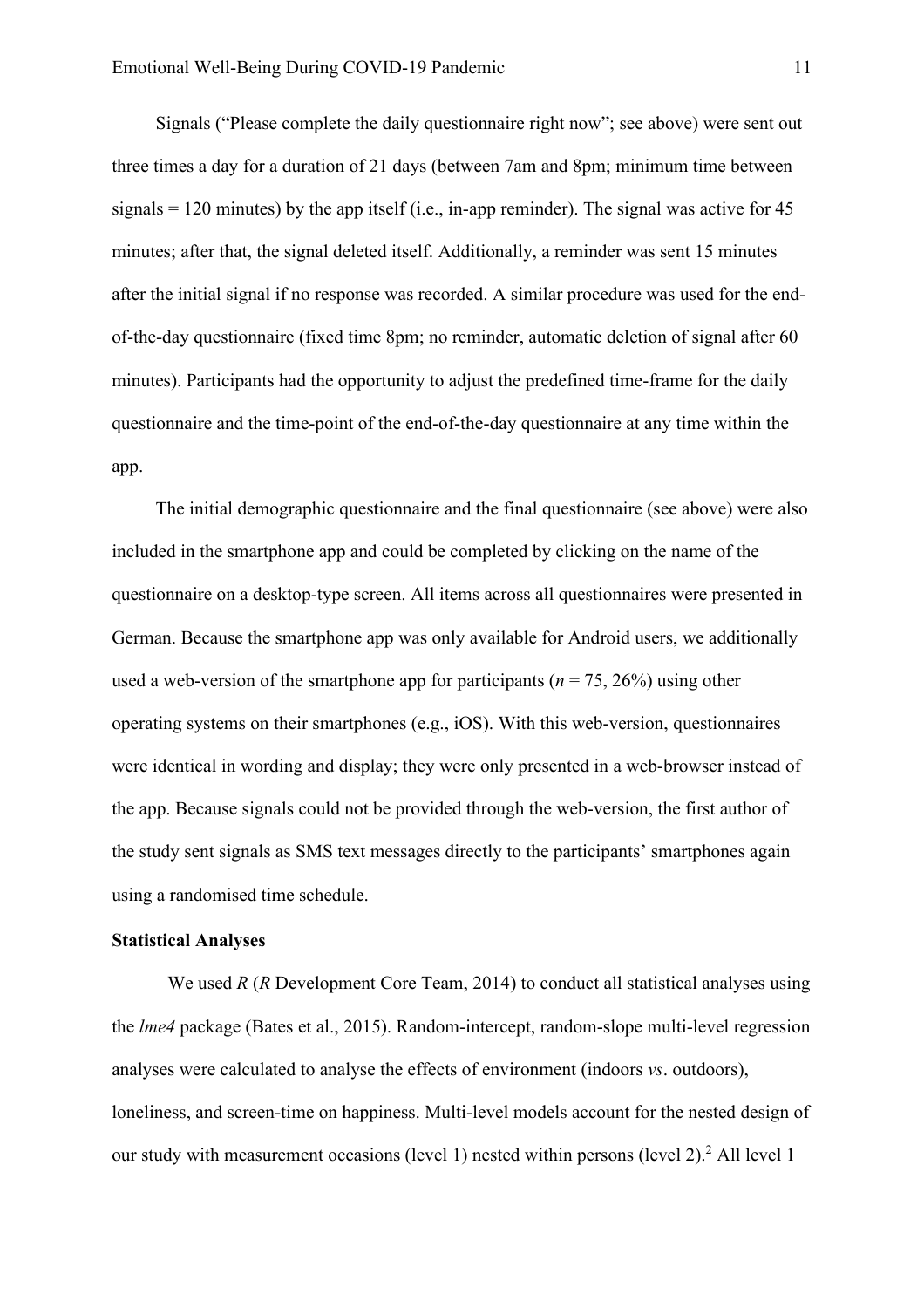predictors were centred within participants (cwc-approach; Curran & Bauer, 2011) and the level 2 predictor of age was grand-mean centred (Enders & Tofighi, 2007; Nezlek, 2012).

To calculate intraclass correlation coefficient (ICC) values, we first ran a baseline model without any predictors. Next, we calculated a full random-intercept random-slopes model with all interactions included. All three-way and four-way interactions as well as all interactions with the level 2 variable of age were non-significant. Next, fixed *vs*. random models were compared to see if random models explain additional variance compared to fixed models. Although the interaction between screen-time and being indoors *vs*. outdoors provided a significant improvement compared to the fixed model, the model itself revealed a singular fit (i.e., random variance close to zero).

In order to avoid the dangers of overfitting and for the sake of a parsimonious model, we included only two-way interactions of level 1 variables in the final model, except for the aforementioned screen-time by indoors *vs*. outdoors interaction. Furthermore, we had to standardise the loneliness variable to avoid overly high eigenvalues in multi-level regression calculations. The final model is displayed below:

Level 1 (within person): Happiness<sub>ti</sub> =  $\pi_{0i} + \pi_{1i}$  Loneliness<sub>ti</sub> +  $\pi_{2i}$  Screen-time<sub>ti</sub> +  $\pi_{3i}$ Location (indoors vs. outdoors)<sub>ti</sub> +  $\pi_{4i}$  Loneliness\*Screen-time<sub>ti</sub> +  $\pi_{5i}$ Loneliness\*Location<sub>ti</sub> +  $e_{ti}$ Level 2 (between persons):  $\pi_{0i} = \beta_{00} + \beta_{01}$  Age +  $r_{0i}$ Level 2 (between persons):  $\pi_{1i} = \beta_{10} + r_{1i}$ ;  $\pi_{2i} = \beta_{20} + r_{2i}$ ;  $\pi_{3i} = \beta_{30} + r_{3i}$ ;  $\pi_{4i} = \beta_{40}$  $+r_{4i}$ ;  $\pi_{5i} = \beta_{50} + r_{5i}$ 

We used  $R^2$ <sub>GLMM</sub> (Nakagawa et al., 2017; Nakagawa & Schielzeth, 2013) as a measure of explained variance, which can be interpreted like the traditional  $R<sup>2</sup>$  statistic in regression analyses.  $R^2$ <sub>marginal</sub> represents the proportion of variance explained by the fixed factors alone and  $R^2$ <sub>conditional</sub> the proportion of variance explained by both fixed and random factors.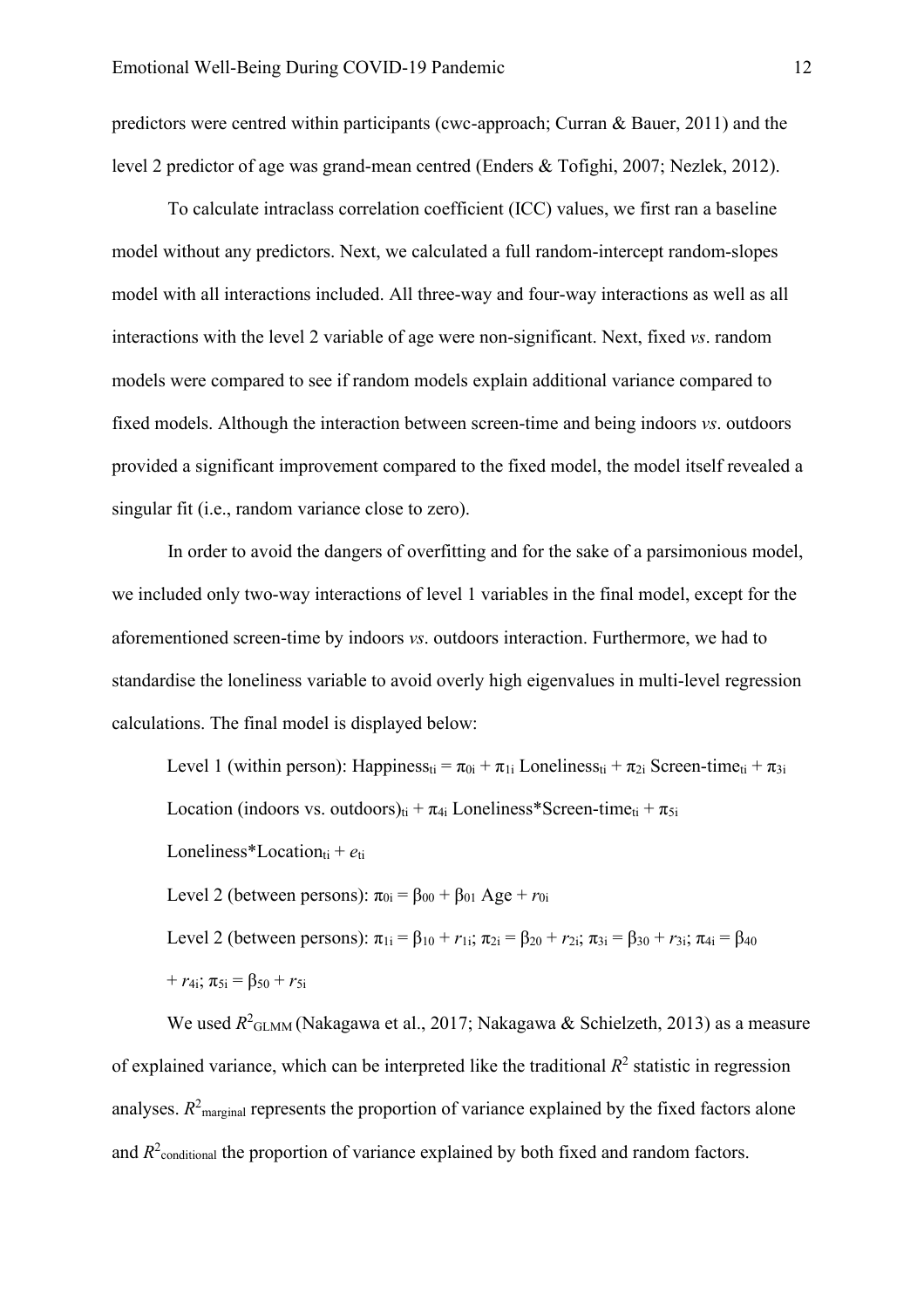Additionally, following Nakagawa and Schielzeth (2013), we also included AIC and BIC as information criterion indices. Following the cwc-approach of Curran and Bauer (2011), predictors were within-person centered and sample means were added as level 2 predictors in order to separate within- and between-subject variance.

#### **Results**

#### **Validity Check**

As a validity check, we requested demographic data at two points in the study: at the start and again in the final questionnaire. All demographic details were highly consistent across time. Participant gender was 100% consistent and, in terms of age, there were only two suspect cases (one person stated being 4 years older at the end of the study compared to the start and one person was one year younger than before). Relationship status was also highly consistent (contingency coefficient = .88,  $p < .001$ ). All deviations were reasonable (e.g., single to in a relationship) and, in total, only 12 participants changed their current relationship status during the three weeks.

To analyse a possible association between motivation to participate and dropout, we calculated correlations between the compliance rate (number of assessments during the ESM part) and level 2 variables. We found no significant correlations with participant age  $(r = .10, )$  $p = .08$ ), but a significant gender-difference regarding compliance with a small-to-medium effect size (women were more compliant than men),  $t = 3.27$ ,  $p = .001$ ,  $M_{\text{men}} = 37.0$ ,  $SD_{\text{men}} =$ 18.9,  $M_{\text{women}} = 44.3$ ,  $SD_{\text{women}} = 18.4$ ; Cohen's  $d = 0.36$ ). In terms of relationship status, no significant differences were found,  $F(4, 275) = 1.02$ ,  $p = .400$ .

# **Descriptive Results**

Participants responded on average very quickly to the signal. Median response time was 2.4 minutes and only 8% of questionnaires were answered later than 20 minutes after the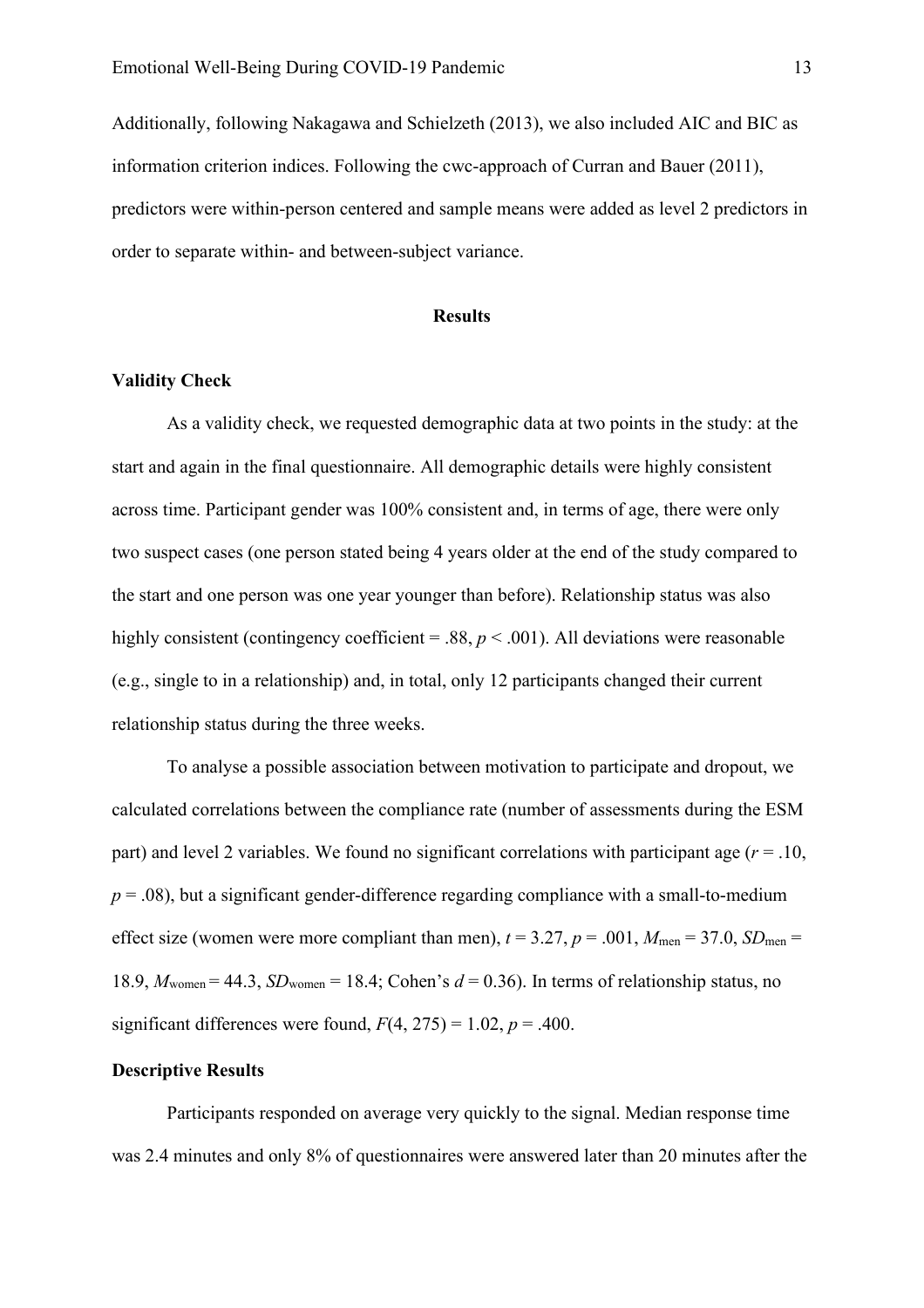signal has been received (this only applies to the Smartphone App users and not the Web users).

Participants were mostly indoors at the time of assessments (77.2%; outdoors 22.8%; 0.2% missing). On average, 1.09 known persons  $(SD = 1.29$ , median = 1, range: 0 to 15) and 0.16 unknown persons  $(SD = 0.87, \text{ median} = 0, \text{range} : 0 \text{ to } 16)$  were around participants (in a 5m radius of sight) during the daily assessments. These findings were not unexpected given that, during the lockdown, people were only allowed to leave the home under specific conditions (for effects over time, see Figure 1).

## **Effects over Time**

In order to analyse effects over time, random-intercept random-slopes multilevel models with the day of assessment as the predictor were calculated. Happiness improved slightly over the 21-day period (standardised  $\beta$  = .05, 95% CI = .02, .07, *p* < .001), loneliness fell (β = -.05, 95% CI = -.08, -.02,  $p < .001$ ), and screen-time stayed constant (β < .01, 95%)  $CI = -0.03$ ,  $.04$ ,  $p = .99$ ), but all effect sizes were of a very small size (see Figure 2). Estimates only slightly changed when taking time into account  $(\Delta b)$  between 0.01 and 0.08) – significance remained the same. Using the signal number instead of the day of assessment also did not change the results substantially (happiness: standardised  $\beta = .06, 95\%$  CI = .03, .09, *p* < .001; loneliness: β = -.06, 95% CI = -.09, -.03, *p* < .001; screen-time: β < .01, 95% CI  $=$  -.04, .04,  $p = .99$ ). Because the differences were negligible, we used the raw scores for further analyses.

#### **Cross-Sectional Correlations**

As expected, we found a negative correlation between happiness and loneliness (see Table 1). Interestingly, happiness was also negatively correlated with screen-time. Happiness was positively associated with the frequency of being outdoors (but not indoors) and conversely loneliness was negatively associated with the frequency of being indoors (but not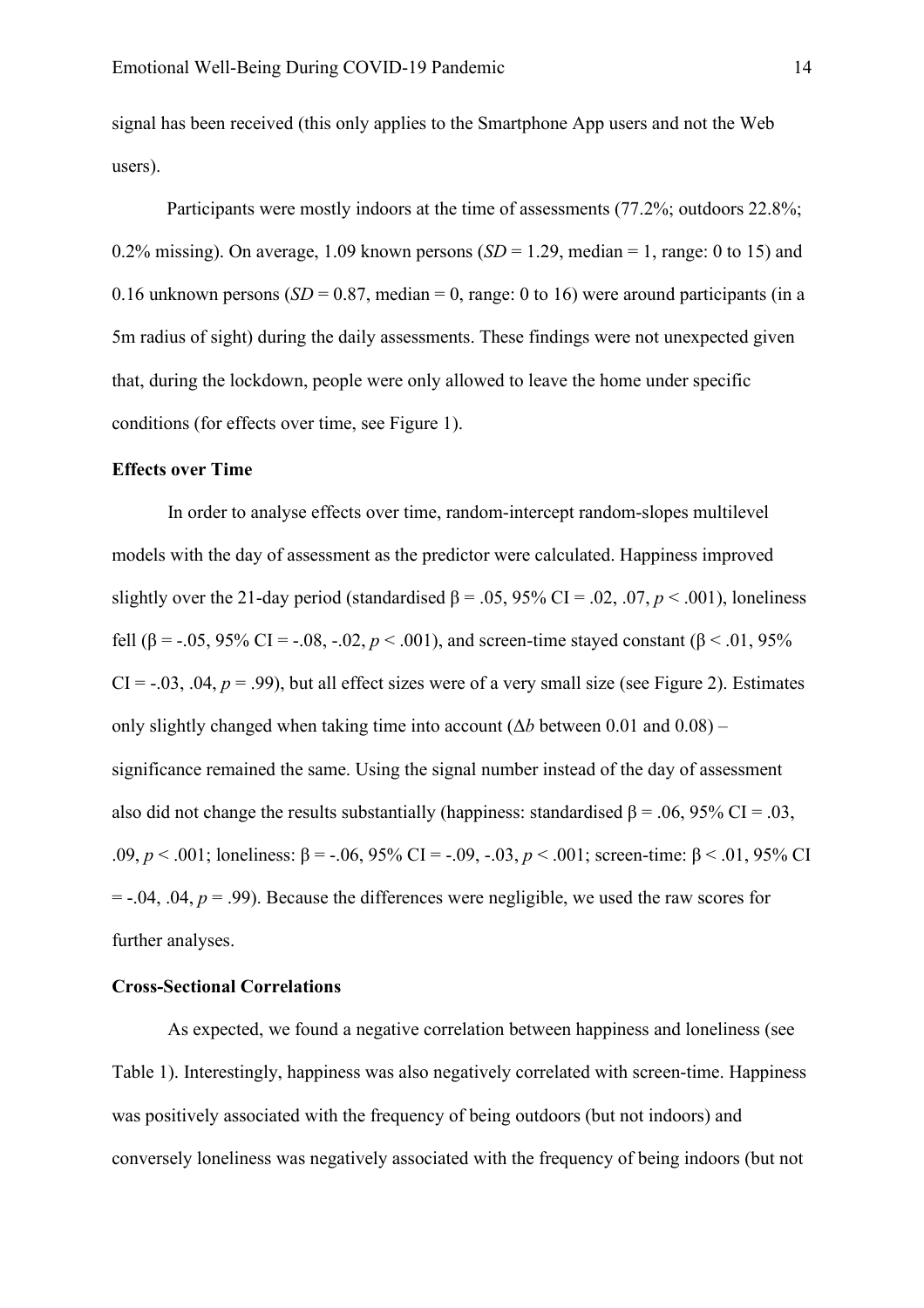outdoors). Higher loneliness was associated with higher screen-time, and greater screen-time was also associated with lower outdoor frequency (but not indoor frequency), which means that screen devices were predominantly used indoors. Finally, older participants had higher happiness, lower screen-time, and a higher outdoor frequency.

# **Multi-Level (Person and Occasion) Analyses**

ICC for happiness was 55%, which means that 55% of variance was between participants and 45% within participants. There were no substantial gender-specific differences in our key variables, so we did not include gender as a predictor in the following models (gender-specific effects: happiness:  $b = -2.15$ , loneliness:  $b = -4.03$ , screen-time:  $b = -$ 0.45, all *p*s > .075). All main effects were significant (see Table 2). Feeling lonely and having higher screen-time was associated with lower happiness, but being outdoors was associated with higher happiness. Being outdoors raised the happiness score by 3.6 points on average (0 to 100 VAS) and one hour more of screen-time per day reduced happiness by 0.3 points on average. An increase of one standard deviation of loneliness reduced happiness by 5.4 points on average (or put differently, 10 points more on the loneliness VAS scale reduced happiness by 3 points). In terms of interactions, only the loneliness by indoors *vs*. outdoors interaction reached significance: the association between loneliness and happiness was weaker when outdoors than when indoors (see Figure 3).

#### **Discussion**

In the present study, we used an ESM design to examine the impact of theorised antecedents on emotional well-being during the COVID-19 lockdown in Austria. In broad outline, our findings were consistent with our hypotheses: over the 21-day period of the study, being outdoors rather than indoors was associated with higher emotional well-being, whereas greater loneliness and greater screen-time were both associated with poor well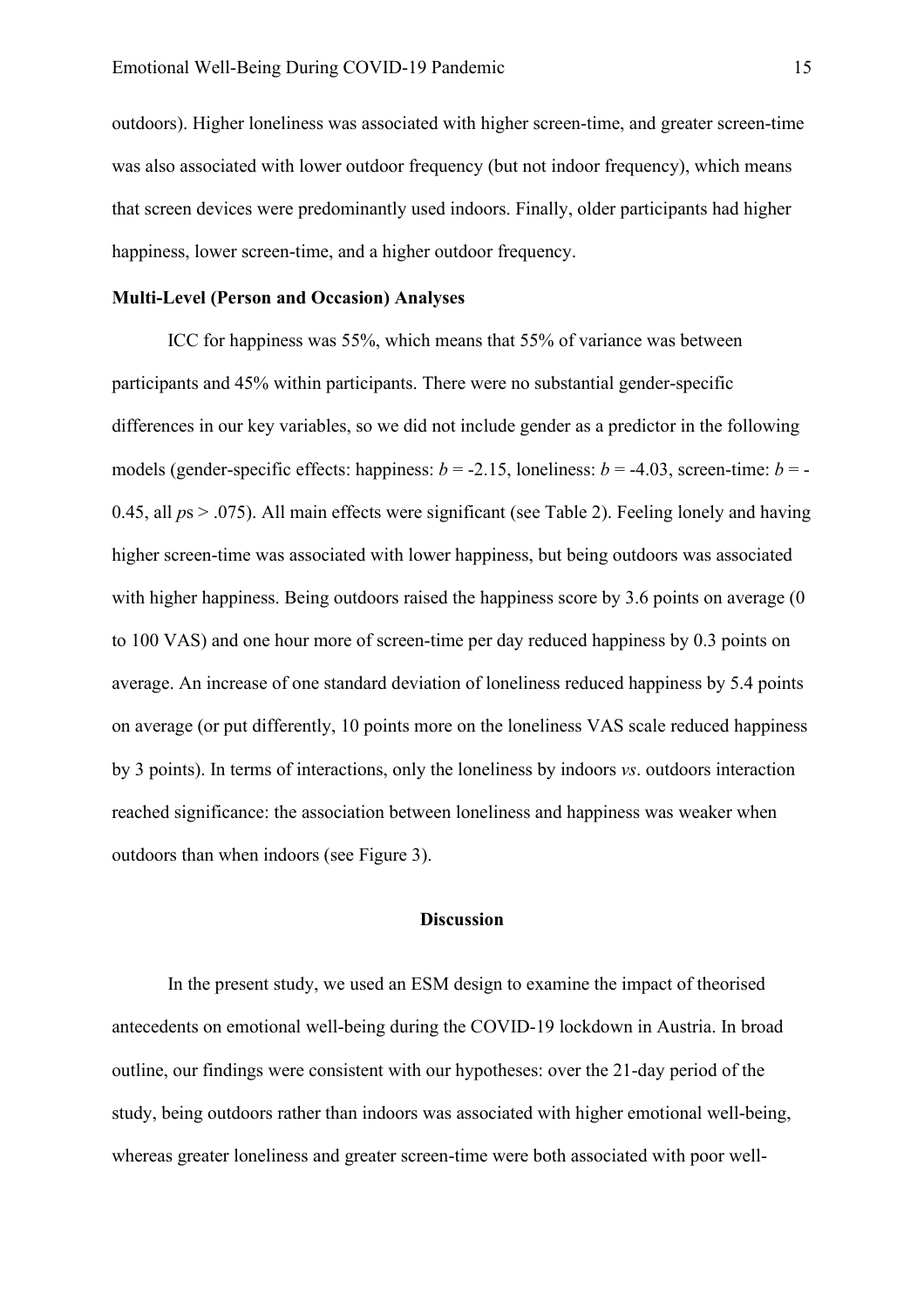being, respectively. For exploratory purposes, we also examined interactive effects of being outdoors, loneliness, screen-time, and participant age on emotional well-being, but effects were generally null (with the exception of the interaction between loneliness and being outdoors). The novelty of the COVID-19 pandemic and attendant measures to reduce the transmission of the coronavirus, as well as specific study elements (e.g., conditions of restriction on outdoor activities in Austria, the time-frame of the present study) make it difficult to compare our findings with previous research and to generalise broadly. Nevertheless, based on our findings, we highlight a number of key implications.

First, we found that being outdoors was associated with higher emotional well-being, which is consistent with pre-pandemic research on the benefits of being outdoors for mental health (for reviews, see Bowler et al., 2010; Collado et al., 2017; Frumkin et al., 2017; Hartig et al., 2014; Kondo et al., 2018; van den Bosch & Bird, 2018). As various authors have speculated, the ability and opportunity to spend time outdoors may be especially important under conditions of lockdown and social-distancing (Burtscher et al., 2020; Samuelsson et al., 2020). Our results provide empirical evidence for these claims (see also Lades et al., 2020) and, although we were not able to examine whether specific outdoor environments were particularly crucial, it seems likely that being outdoors provides a myriad of opportunities for improvements to emotional well-being. These may include opportunities to physically and psychologically escape from the stressors of household confinement (e.g., lack of personal space, boredom), maintain some social relationships and improve social capital, engage in physical activity, develop a sense of connection with the world outside (for a review, see Samuelsson et al., 2020). Of course, being outdoors presents its own risks in terms of limiting the spread of viruses (e.g., due to overcrowding in high-traffic zones; Public Health England, 2014), but these risks can be managed through effective risk-minimisation strategies (for a review in relation to COVID-19, see Freeman & Eykelbosh, 2020).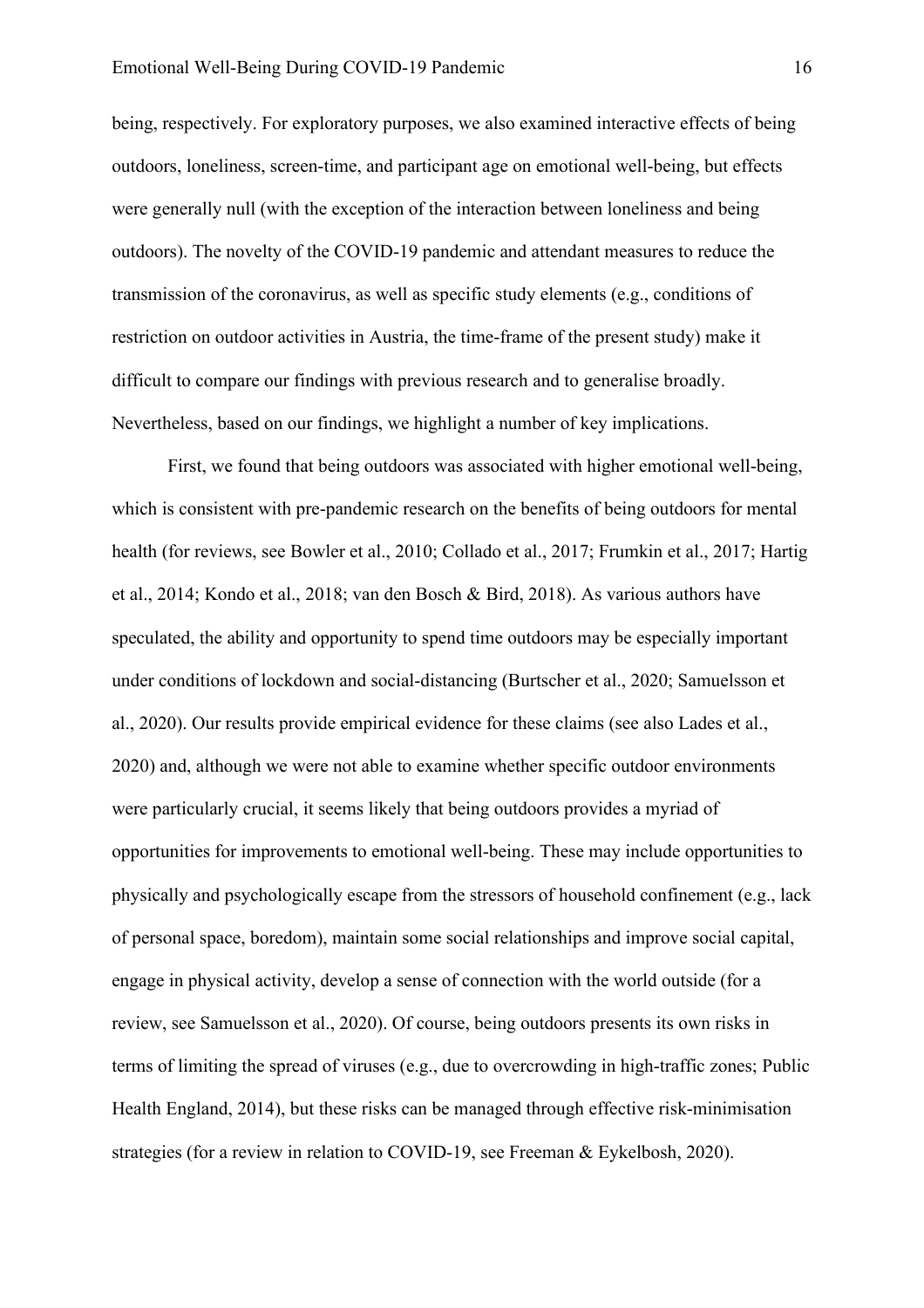In addition, the results of the present study suggest that the experience of loneliness was associated with poorer emotional well-being. This finding is consistent both with research conducted prior to the COVID-19 pandemic indicating that loneliness is a key risk factor for poorer emotional well-being (e.g., Cuenya et al., 2012; Wilson et al., 2007), as well as cross-sectional data from other nations during the pandemic (Elmer et al., 2020; Losada-Baltar et al., 2020; Okruszek et al., 2020; Palgi et al., 2020). It is also consistent with our finding that participants reported very few known and unknown others in the vicinity during the daily assessments; that is, under conditions of physical and social distancing, it is not surprising that participants were generally away from others (although it should be noted that we were not able to compare these descriptive data with pre-pandemic levels), which may heighten feelings of loneliness (Elmer et al., 2020) that, in turn, contribute to poorer wellbeing. Beyond this main effect, two further findings are worth highlighting *vis-à-vis* loneliness. First, in contrast to some recent commentary (emphasising the impact of older age on loneliness; Berg-Weger & Morley, 2020; Patel & Clark-Ginsberg, 2020) and crosssectional findings (where younger participants reported feeling lonelier; Losada-Baltar et al., 2020; Luchetti et al., 2020), we did not find that participant age interacted with loneliness to impact well-being. Second, and perhaps more importantly, the association between loneliness and well-being was stronger when indoors, which again highlights the benefits of being outdoors.

Our results also suggested that greater daily screen-time was associated with poorer emotional well-being, although effects were comparatively weaker than being outdoors and loneliness, respectively. Interestingly, the effect of screen-time on well-being was not indirectly influenced by loneliness or being outdoors in shaping well-being. Explaining this effect is difficult in the absence of additional data on screen usage, but it might be speculated that screen-time is a proxy for exposure to potentially stressful coverage of the COVID-19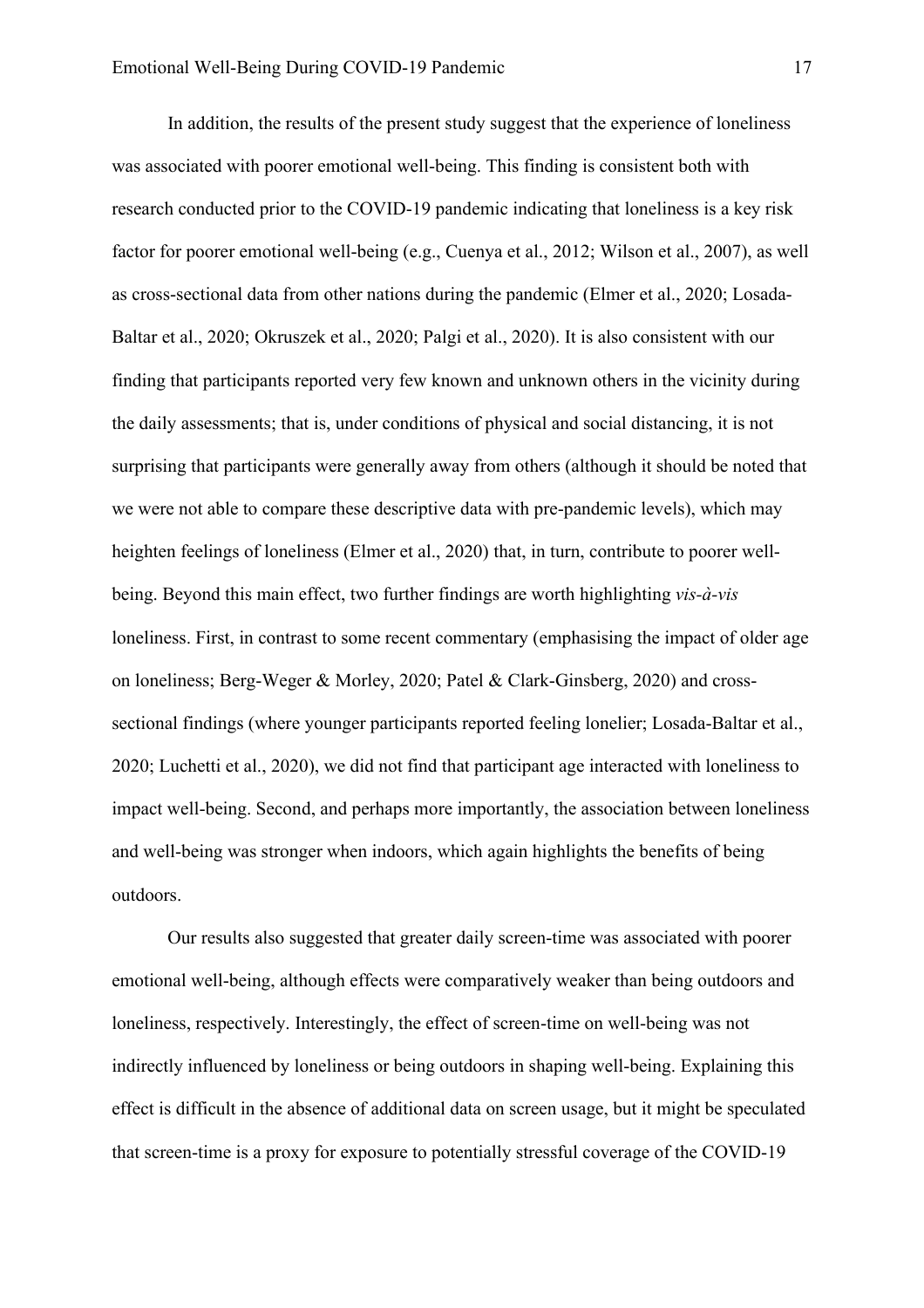pandemic (see Huckins et al., 2020), which could heighten distress (for pre-pandemic findings, see Pfefferbaum et al., 2014; Vance et al., 2018). Another possibility is that our measure of screen-time captured both leisure and non-leisure (e.g., for work, studying) screen activities, and that a detrimental effect of the latter outweighs any positive effect of using screens for leisure (e.g., communicating with others, relaxation). It is also worth noting that, in our correlational analyses, greater screen-time was significantly associated with higher loneliness, which suggests that – under conditions of lockdown – screen-time *per se* may not necessarily be an effective means of buffering against feelings of isolation.

In exploratory analyses, we also examined changes in emotional well-being, loneliness, and screen-time over time. Although these findings should be interpreted with caution (e.g., we do not have comparable pre-pandemic data), our analyses indicated that, over the course of the study, there was a small improvement in emotional well-being – with a peak on Easter Monday and a smaller peak following the relaxation of lockdown conditions. Our results also showed that there was a small decrease in feelings of loneliness over the course of the study, which is similar to the ESM findings of Fried and colleagues (2020) with Dutch university students. In explaining their findings, Fried and colleagues (2020) speculated that feeling part of a broader community may have improved over time, which contributed to decreased loneliness, and that their participants may have learned over time how to develop or maintain more meaningful social relationships while under lockdown. While certainly interesting, we would nevertheless caution against strong interpretations of our findings in this regard, particularly as variations in well-being and loneliness over time were small.

#### **Limitations**

A strength of the present study was the recruitment of a community sample of adults. However, because of our recruitment method (i.e., convenience sampling), our sample should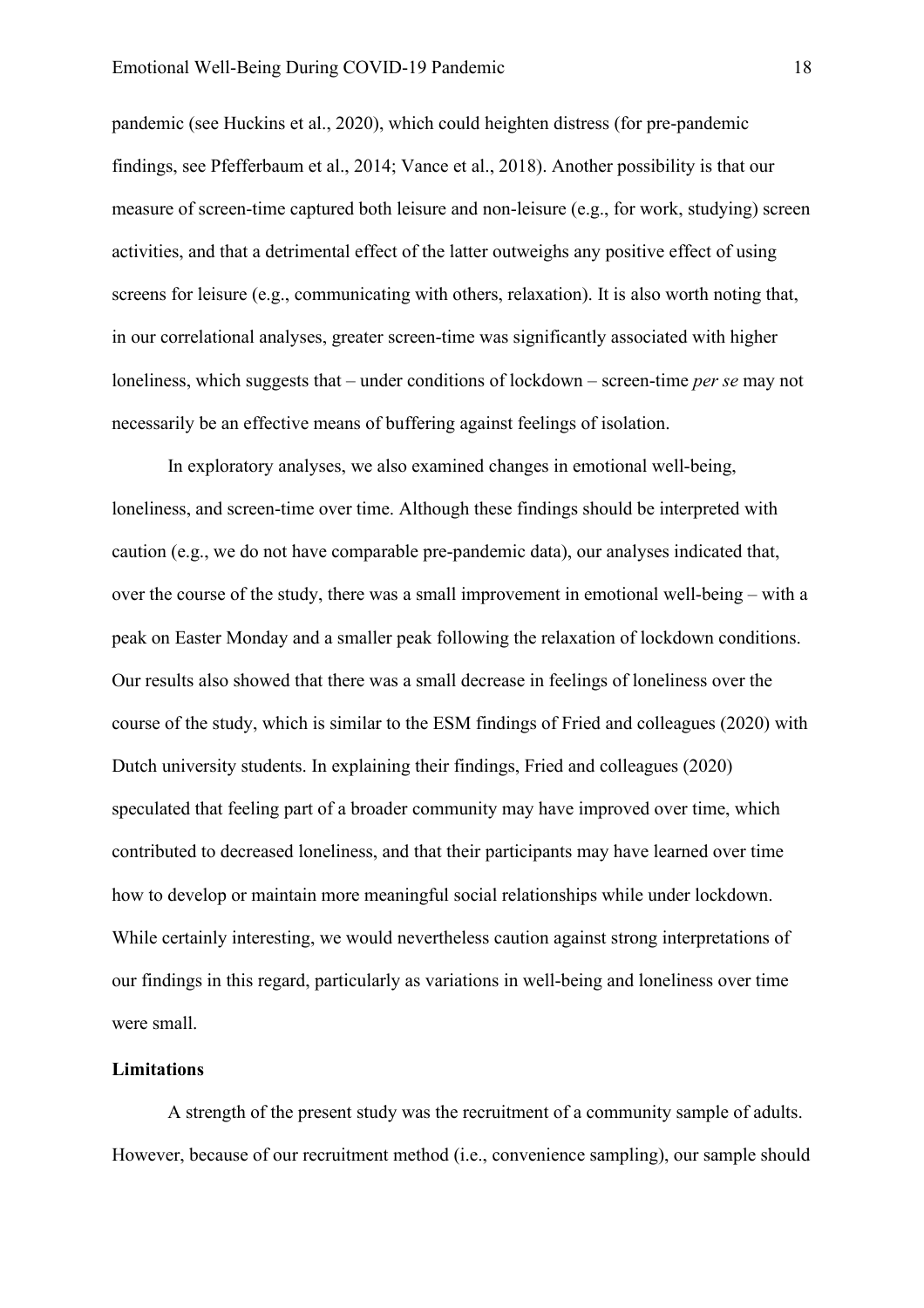not be considered representative of the Austrian population, which limits the generalisability of our findings. In a similar vein, caution should be exercised when comparing the results of the present study to other ESM studies conducted during the COVID-19 pandemic (Fried et al., 2020; Huckins et al., 2020), not least because of differences in the extent and practicalities of lockdown mandates across nations and differences in the time-course of the pandemic across nations. In terms of the latter, it should be noted that our study began about two weeks after the start of the nationwide lockdown in Austria. Because we do not have prelockdown data, it is difficult to know to extent the present findings truly reflect altered behavioural and affective patterns as a result of the lockdown. That is, although our descriptive data are in line with expectations (e.g., participants reported being around very few known and unknown others at the time of assessments)<sup>3</sup>, we cannot be absolutely certain that similar effects would not have been found pre-pandemic.

Other limitations of the present study were hinted at above, but should be considered further. For example, because we measured being outdoors with a single item, we are unable to determine the specific types of outdoor environments that had the strongest effects on emotional well-being (for an example of how this might be achieved in future ESM research, see Stieger et al., 2020) or whether fine-grained environmental conditions affected well-being (e.g., weather, altitude; for an example, see Stieger & Reips, 2019). Another limitation of our measure of being outdoors was that we did not measure the type of activity that was conducted when outdoors. This is important because it is possible that being outdoors is confounded with being physical active. Indeed, emerging research suggests that Austrians were less physically active during the lockdown (Schnitzer et al., 2020) and that being physically active during the pandemic is associated with more positive psychological wellbeing (Płomecka et al., 2020). In particular, we cannot rule out the possibility that participants were more physically active while outdoors and/or more sedentary while indoors,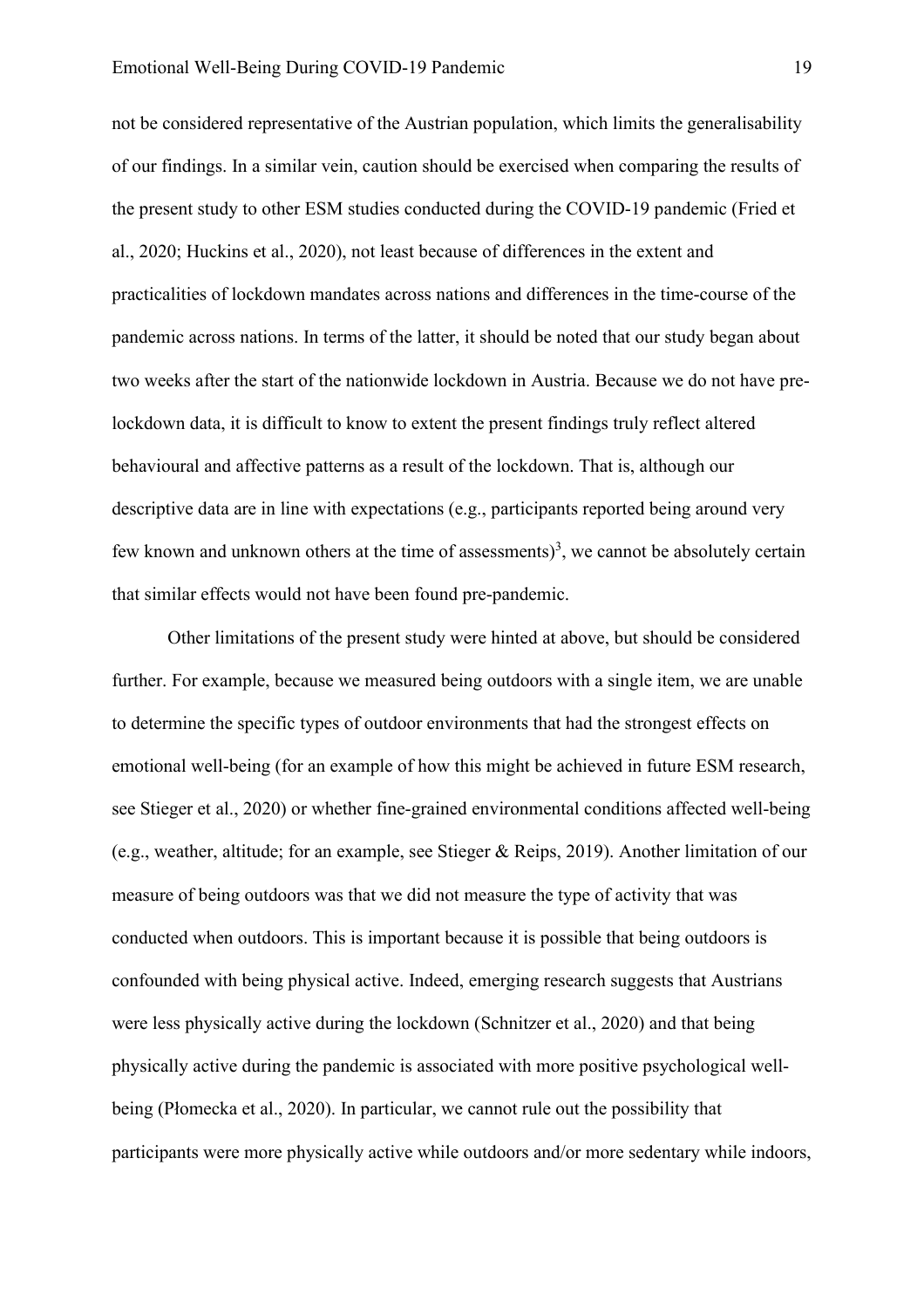although we also have no reason to believe that merely being physically active should dramatically alter the nature of our findings.

Likewise, because screen-time was measured using a single item, we are unable to explicate whether specific elements of screen-time are associated with more negative emotional well-being. That is, screen-time is likely to encompass many different forms, including both work- and leisure-related screen-time, and modalities (e.g., smartphone, television, personal computer, and so on). Different modalities of screen-time may also be related to different uses, such as relaxation, reading news (including COVID-19-related news), school or university lessons, and interacting with others. Although our method of assessing screen-time is similar to other research conducted during the COVID-19 pandemic (e.g., Xiang et al., 2020), the use of a single-item measure of screen-time focused on duration of use limits the conclusions that can be drawn on the basis of our results. Using multi-item measures (e.g., Maras et al., 2015) would be beneficial in future research.

Finally, our study was focused on a single facet of emotional well-being, namely state subjective happiness. However, this represents only a singular aspect of subjective well-being that is focused on the experience of positive emotions (for a review, see Keyes et al., 2002). While this focus is in and of itself important, it also misses other important aspects of subjective well-being, such as the experience of eudaimonic well-being. The latter includes facets relating to psychological well-being (i.e., the challenges that individuals face as they strive to realise their unique talents; Ryff, 1989; Ryff & Keyes, 1995) and social well-being (i.e., the degree to which individuals are functioning well in the social realm; Keyes, 1998). As such, future research could build on the present work by incorporating assessing of emotional, psychological, and social facets of well-being (e.g., Keyes et al., 2008). Doing so is likely to provide a more holistic index of the degree to which an individual is flourishing in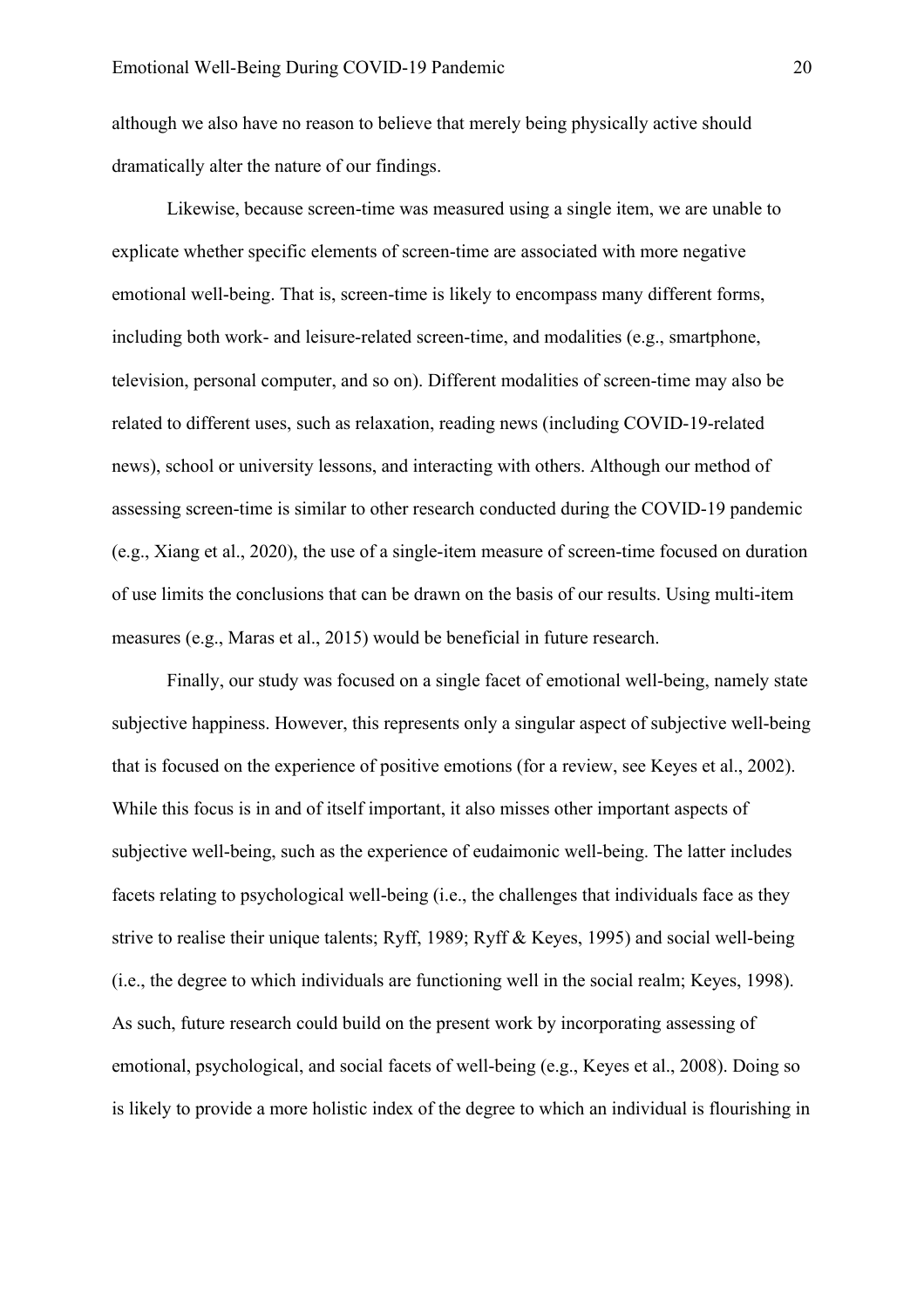life (Keyes, 2002) and would represent a fuller account of experiences of positive mental health during pandemics.

# **Conclusion**

The issues above notwithstanding, the present results are important because, firstly, they point to two important factors – namely the experience of loneliness and greater screentime – that may be associated with poorer emotional well-being under conditions of lockdown. Secondly, our data show that being outdoors was associated with higher emotional well-being and also mitigated some of the deleterious effects of loneliness. These findings, particularly the indication that being outdoors is important in terms of well-being, may have important practical and health policy implications. Given that the COVID-19 pandemic is likely to involve multiple waves that may require new social distancing mandates, public health policies that effectively utilise outdoor spaces as part of systemic decision-making may bring benefits in terms of population well-being. Of course, the effectiveness of outdoor spaces at promoting well-being will depend on how well they are integrated with other prevention policies, such as those aimed at reducing the experience of loneliness and minimising screen-time.

#### **Footnotes**

 $1$  Data for another project were also collected but do not form part of the present study. The additional measures were included in the daily questionnaire (an affect grid and items about sleep patterns, eating patterns, and music listening behaviours), end-of-day questionnaire (1 item satisfaction with life measure, Facebook usage, smoking behaviour), and final questionnaire (10-item satisfaction with life measure, general Facebook usage, friendship behaviour, smoking behaviour, and ESM app-specific questions).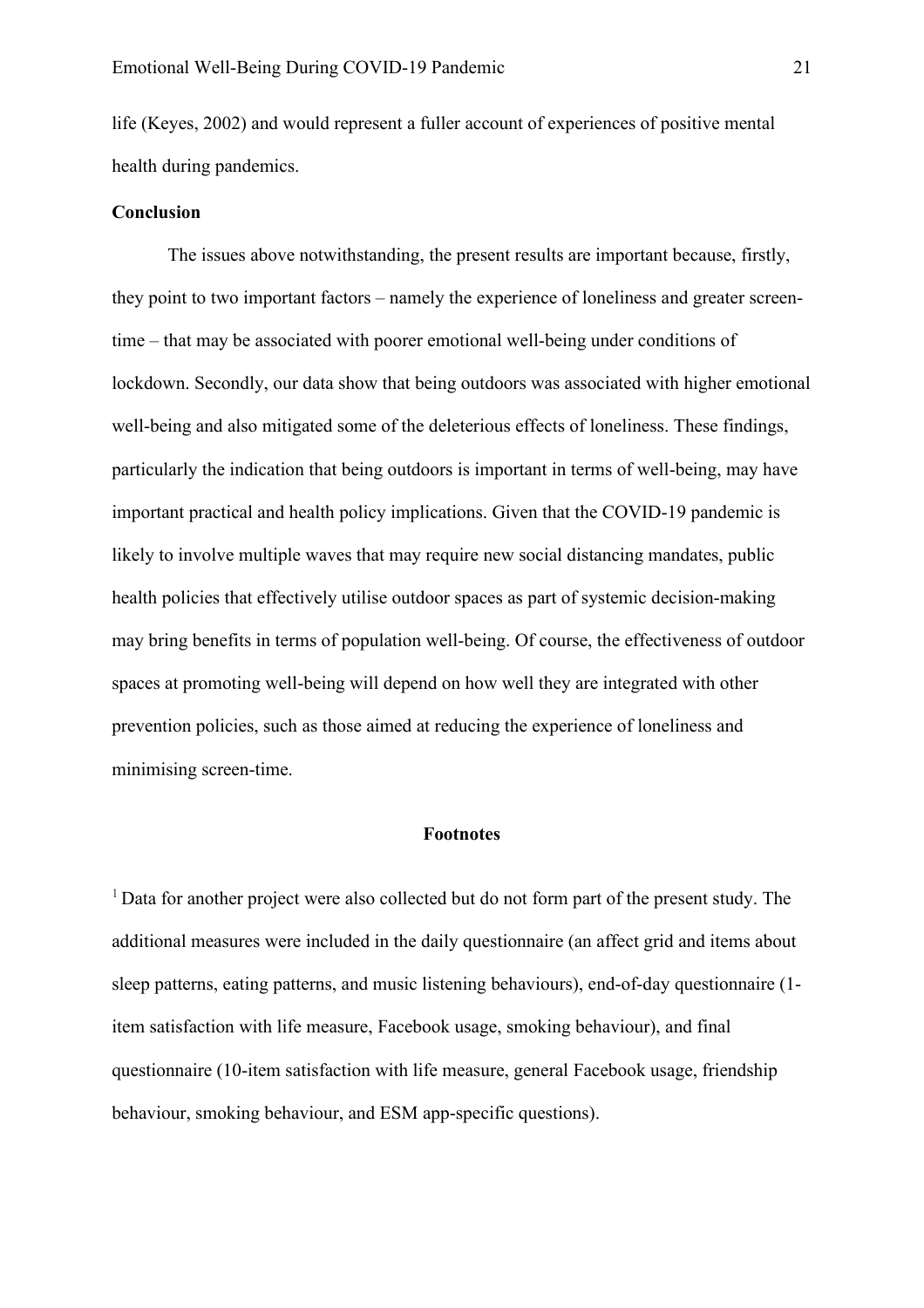<sup>2</sup> Because screen-time was assessed at the end of the day and not at each measurement occasion, we also calculated a three-level model – occasions (level 1) nested within days (level 2) nested within persons (level 3). Because the model fit for the three-level model was not statistically different from the more parsimonious two-level model, we present only the results from the two-level model.

<sup>3</sup> An almost identical ESM study was conducted in 2019 and beginning at exactly the same time-point; that is, one week before Easter  $(N = 86; 3$  weeks, daily and end-of-the day questionnaire). In this study, we asked in the daily questionnaire how many people are around you in a 5m distance of sight (i.e., did not separate known and unknown people). In this study we found a mean number of people around participants of 1.81 (*SD* = 3.14, median  $= 1$ , range 0 to 20), which is significantly larger compared to the mean overall number of people in the present study ( $t = 8.69$ ,  $df_{\text{adjusted}} = 2945$ ,  $p < .001$ ;  $d = 0.28$ ).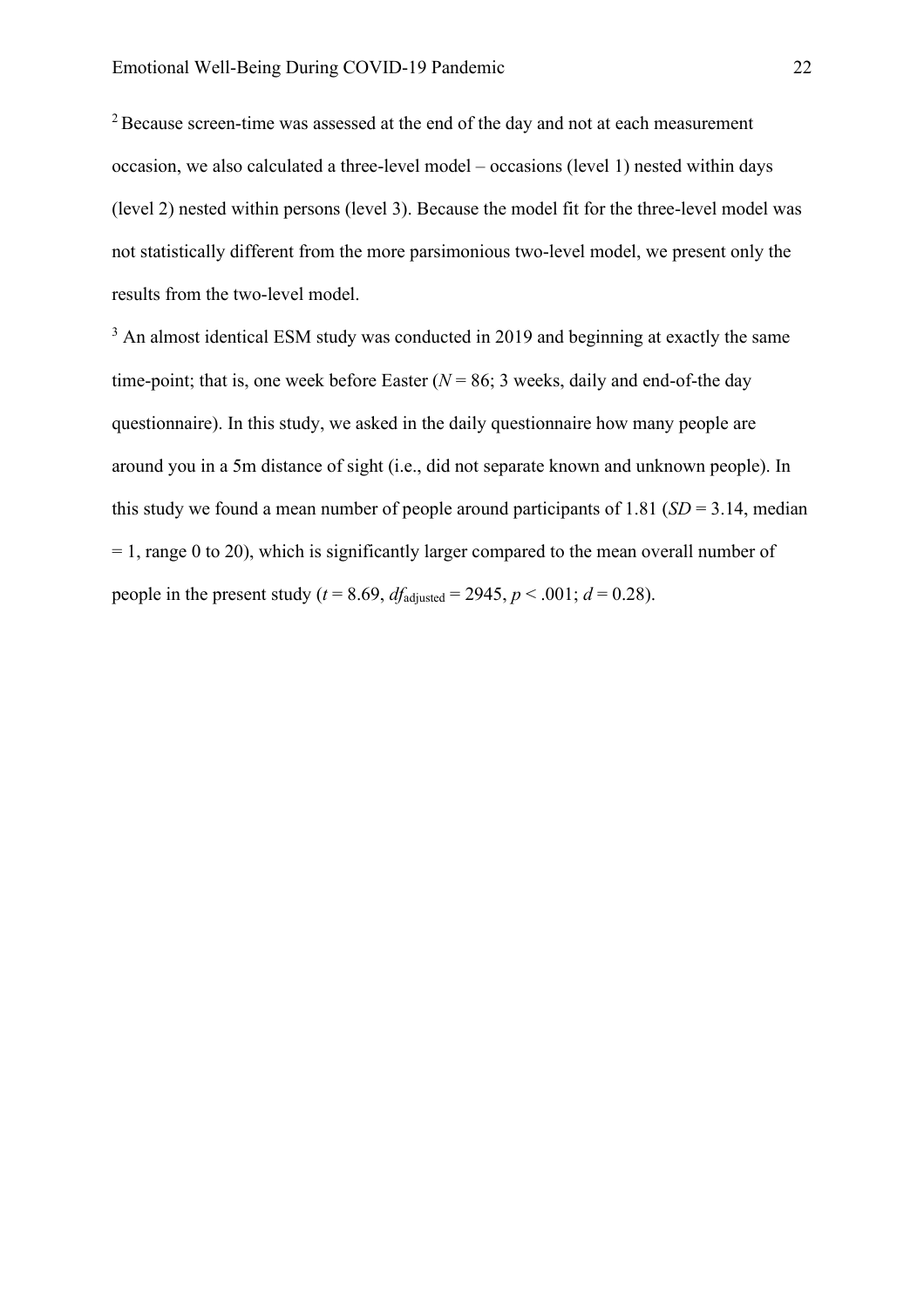#### **References**

- Banerjee, D., & Rai, M. (2020). Social isolation in Covid-10: The impact of loneliness. *International Journal of Social Psychiatry*, *66*(6), 525-527. <https://doi.org/10.1177/0020764020922269>
- Bates, D., Mächler, M., Bolker, B., & Walker, S. (2015). Fitting linear mixed-effects models using lme4. *Journal of Statistical Software*, *67*, 1-48. <https://doi.org/10.18637/jss.v067.io1>
- Berg-Weger, M., & Morley, J. E. (2020). Loneliness and social isolation in older adults during the Covid-19 pandemic: Implications for gerontological social work. *Journal of Nutrition, Health, and Aging*, *24*, 456-458.<https://doi.org/10.1007/s12603-020-1366-8>
- Bolger, N., & Laurenceau, J.-P. (2013). *Intensive longitudinal methods: An introduction to diary and experience sampling research*. Guilford.
- Bowler, D. E., Buyung-Ali, L. M., Knight, T. M., & Pullin, A. S. (2010). A systematic review of the evidence for the added benefits to health of exposure to natural environments. *BMC Public Health*, *10*, 456.<https://doi.org/10.1186/1471-2458-10-456>
- Brooks, S. K., Webster, R. K., Smith, L. E., Woodland, L., Wessely, S., Greenberg, N., & Rubin, G. J. (2020). The psychological impact of quarantine and how to reduce it: Rapid review of the evidence. *Lancet*, *395*(10227), 912-920. [https://doi.org/10.1016/S0140-6736\(20\)30460-8](https://doi.org/10.1016/S0140-6736(20)30460-8)
- Burtscher, J., Burtscher, M., & Miller, G. P. (2020). (Indoor) isolation, stress and physical inactivity: Vicious circles accelerated by COVID-19? *Scandinavian Journal of Medicine and Science in Sports*, *30*(8), 1544-1555.<https://doi.org/10.1111/sms.13706>
- Collado, S., Staats, H., Corraliza, J. A., & Hartig, T. (2017). Restorative environments and health. In O. Navarro, G. Fleury-Bahi, & E. Pol (Eds.), *Handbook of environmental*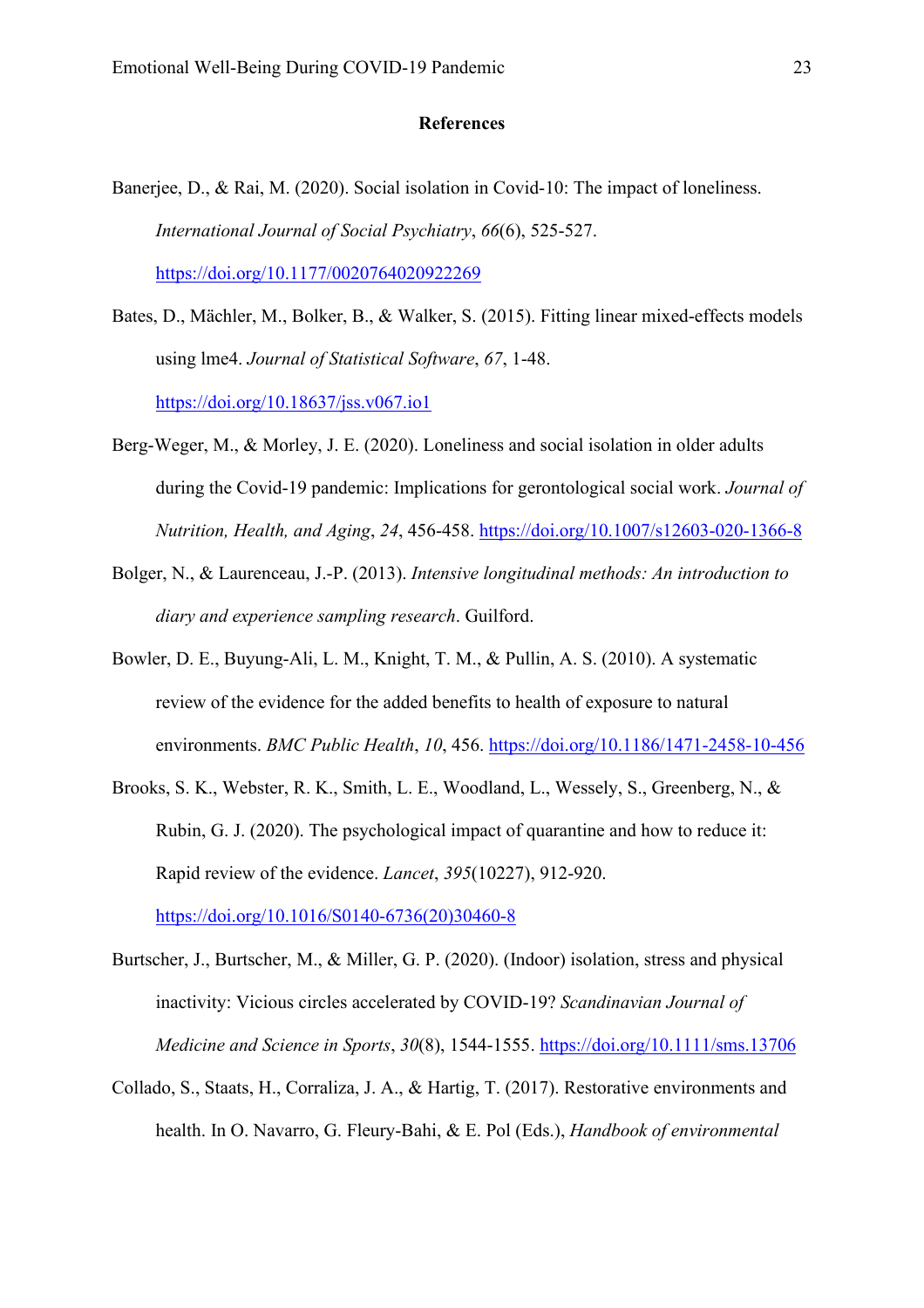*psychology and quality of life research* (pp. 127-148). Springer. [https://doi.org/10.1007/978-3-319-31416-7\\_7](https://doi.org/10.1007/978-3-319-31416-7_7)

- Colley, R. C., Bushnik, T., & Langlois, K. (2020). Exercise and screen time during the COVID-19 pandemic. *Health Reports*, *31*(6), 3-11. [https://doi.org/10.25138/82-003](https://doi.org/10.25138/82-003-x2020006000001-eng) [x2020006000001-eng](https://doi.org/10.25138/82-003-x2020006000001-eng)
- Cuenya, L., Fosacheca, S., Mustaca, A., & Kamenetzky, G. (2012). Effects of isolation in adulthood on frustration and anxiety. *Behavioural Processes*, *90*(2), 155-160. <https://doi.org/10.1016/j.beproc.2012.01.003>
- Curran, P. J., & Bauer, D. J. (2011). The disaggregation of within-person and between-person effects in longitudinal models of change. *Annual Review of Psychology*, *62*, 583-619. <https://doi.org/10.1146/annurev.psych.093008.100356>
- Ellison, W. D., Trahan, A. C., Pinzon, J. C., Gillespie, M. E., Simmons, L. M., & King, K. Y. (2020). For whom, and for what, is experience sampling more accurate than retrospective report? *Personality and Individual Differences*, *163*, 110071. <https://doi.org/10.1016/j.paid.2020.110071>
- Elmer, T., Mepham, K., & Stadfeld, C. (2020, May 6). *Students under lockdown: Assessing change in students' social networks and mental health during the COVID-19 crisis*. PsyArXiv.<https://doi.org/10.31234/osf.io/ua6tq>
- Enders, C. K., & Tofighi, D. (2007). Centering predictor variables in cross-sectional multilevel models: A new look at an old issue. *Psychological Methods*, *12*(2), 121-138. <https://doi.org/10.1037/1082-989X.12.2.121>
- Fiorilo, A., & Gorwood, P. (2020). The consequences of the COVID-19 pandemic on mental health and implications for clinical practice. *European Psychiatry*, *63*(1), e32. <https://doi.org/10.1192/j.eurpsy.2020.35>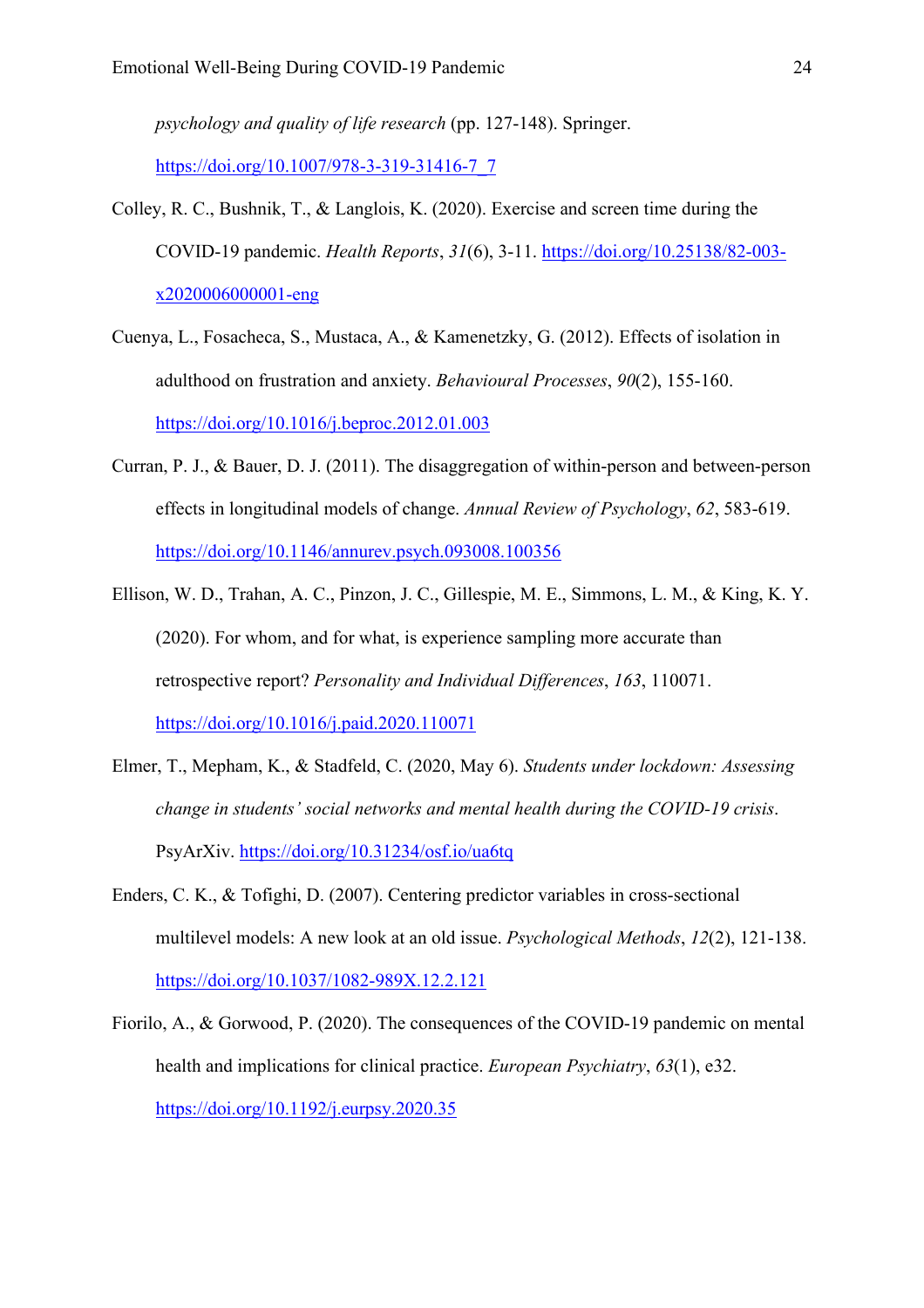- Freeman, S., & Eykelbosh, A. (2020). *COVID-19 and outdoor safety: Considerations for use of outdoor recreational spaces*. National Collaborating Centre for Environmental Health.
- Fried, E. I., Papanikolaou, F., & Epskamp, S. (2020, April 24). *Mental health and social contact during the COVID-19 pandemic: An ecological momentary assessment study*. PsyArXiv.<https://doi.org/10.31234/osf.io/36xkp>
- Frumkin, H., Bratman, G. N., Breslow, S. J., Cochran, B., Kahn Jr., P. H. Lawler, J. J., Levin, P. S., Tandon, P. S., Varanasi, U., Wolf, K. L., & Wood, S. A. (2017). Nature contact and human health: A research agenda. *Environmental Health Perspectives*, *125*(7), 075001.<https://doi.org/10.1289/EHP1663>
- Galea, S., Merchant, R. M., & Lurie, N. (2020). The mental health consequences of COVID-19 and physical distancing: The need for prevention and early intervention. *JAMA Internal Medicine*, *180*(6), 817-818. <https://doi.org/10.1001/jamainternmed.2020.1562>
- Gao, J., Zheng, P., Jia. Y., Chen, H., Mao, Y., Chen, S., Wang, Y., Fu, H., & Dai, J. (2020). Mental health problems and social media exposure during COVID-19 outbreak. *PLoS ONE*, *15*(4), e0231924.<https://doi.org/10.1371/journal.pone.0231924>
- Google. (2020, May 6). *Community mobility report: Austria*. Google. https://www.gstatic.com/covid19/mobility/2020-05-02 AT Mobility Report en.pdf
- Griffiths, S., & Stefanovski, A. (2019). Thinspiration and fitspiration in everyday life: An experience sampling study. *Body Image*, *30*, 135-144. <https://doi.org/10.1016/j.bodyim.2019.07.002>
- Hamilton, J., Nesi, J., & Choukas-Bradley, S. (2020, April 20)*. Teens and social media during the COVID-19 pandemic: Staying socially connected while physically distant.*  PsyArXiv.<https://doi.org/10.31234/osf.io/5stx4>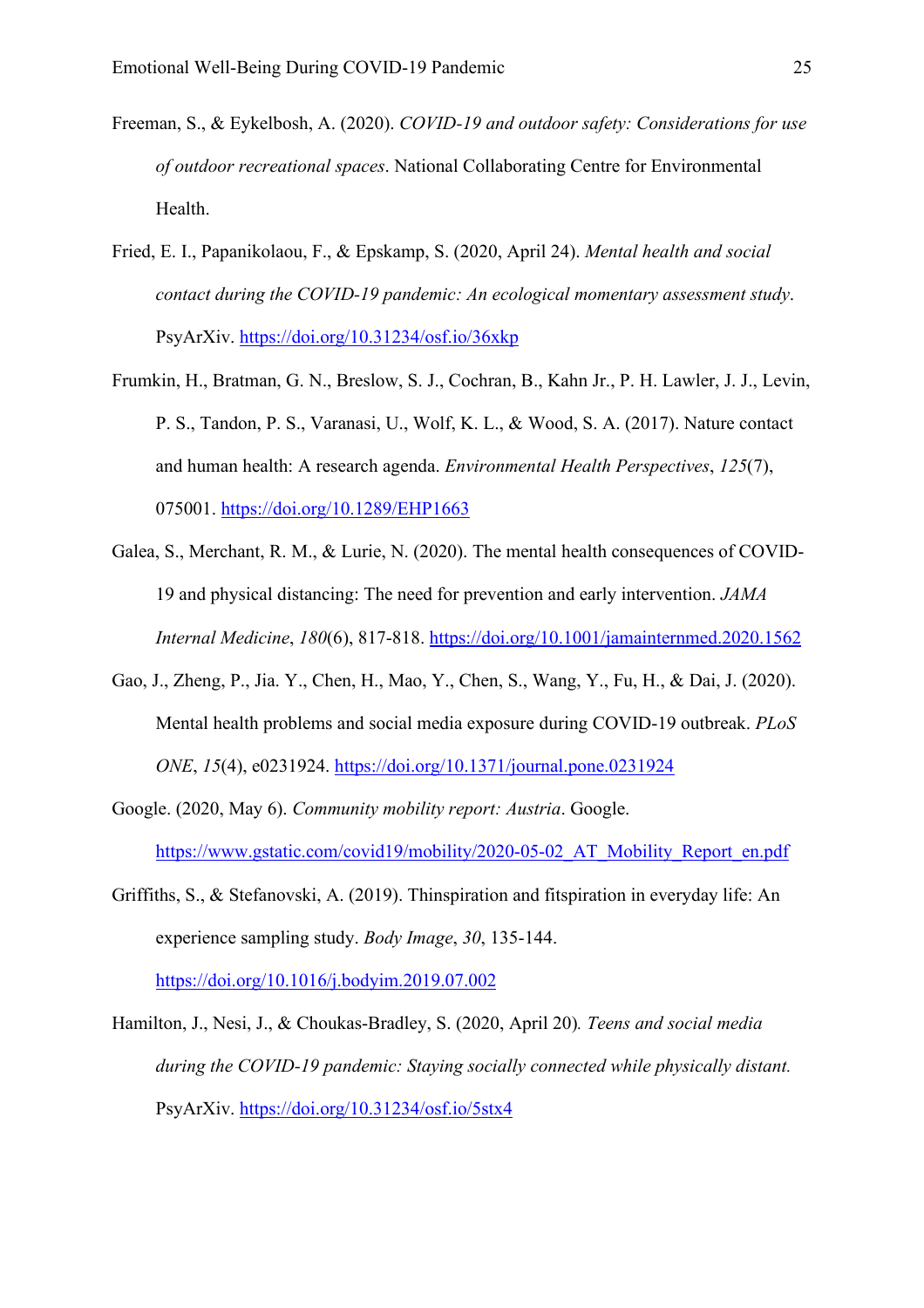- Hartig, T., Mitchell, R., de Vries, S., & Frumkin, H. (2014). Nature and health. *Annual Review of Public Health*, *35*, 207-228. [https://doi.org/10.1146/annurev-publhealth-](https://doi.org/10.1146/annurev-publhealth-032013-182443)[032013-182443](https://doi.org/10.1146/annurev-publhealth-032013-182443)
- Hawryluck, L., Gold, W. L., Robinson, S., Pogorski, S., Galea, S., & Styra, R. (2004). SARS control and psychological effects of quarantine, Toronto, Canada. *Emerging Infectious Diseases*, *10*(7), 1206-1212.<https://doi.org/10.3201/eid1007.030703>
- Horesh, D., & Brown, A. D. (2020). Traumatic stress in the age of COVID-19: A call to close critical gaps and adapt to new realities. *Psychological Trauma*, *12*(4), 331-335. <https://doi.org/10.1037/tra0000592>
- Huang, C. (2017). Time spent on social network sites and psychological well-being: A metaanalysis. *Cyberpsychology, Behavior and Social Networking, 20,* 346-354. <https://doi.org/10.1089/cyber.2016.0758>
- Huckins, J., da Silva, A., Wang, W., Hedlund, E. L., Rogers, C., Nepal, S., Wu, J., Obuchi, M., Murphy, E. I., Meyer, M., Wagner, D., Holtzheimer, P. E., & Campbell, A. (2020, May 4). *Mental health and behaviour during the early phases of the COVID-19 pandemic: A longitudinal mobile smartphone and ecological momentary assessment study in college students.* PsyArXiv.<https://doi.org/10.31234/osf.io/4enzm>
- Keyes, C. L. M. (1998). Social well-being. *Social Psychology Quarterly*, *61*(2), 121-140.
- Keyes, C. L. M. (2002). The mental health continuum: From languishing to flourishing in life. *Journal of Health and Social Behavior*, *43*(2), 207-222.
- Keyes, C. L. M., Shmotkin, D., & Ryff, C. D. (2002). Optimizing well-being: The empirical encounter of two traditions. *Journal of Personality and Social Psychology*, *82*(6), 1007- 1022.<https://doi.org/10.1037/0022-3514.82.6.1007>
- Keyes, C. L. M., Wissing, M., Potgieter, J. P., Temane, M., Kruger, A., & van Rooy, S. (2008). Evaluation of the Mental Health Continuum Short Form (MHC-SF) in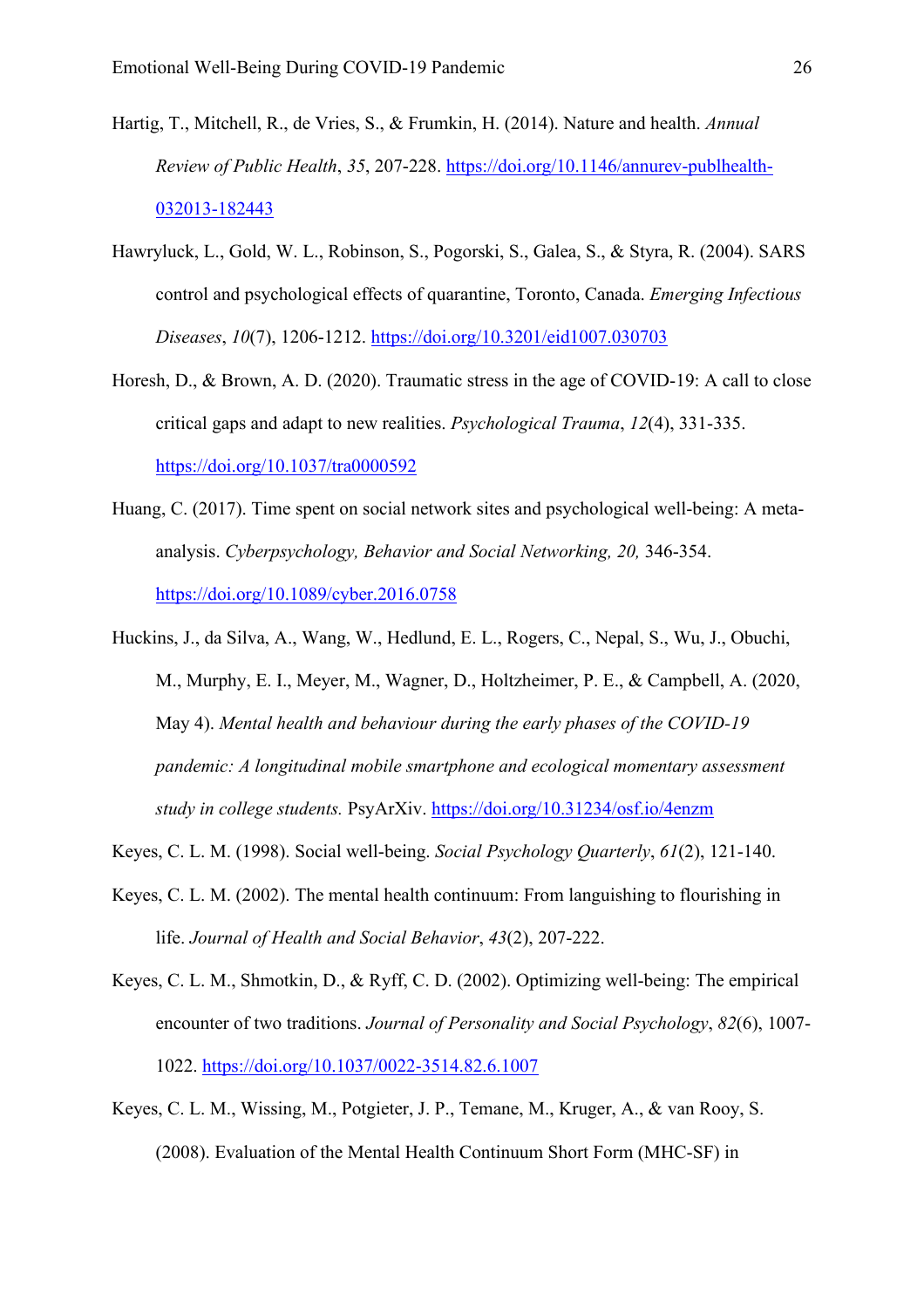Setswana speaking South Africans*. Clinical Psychology and Psychotherapy*, *15*(3), 181-192.<https://doi.org/10.1002/cpp.572>

- Kondo, M. C., Jacoby, S. F., & South, E. C. (2018). Does spending time outdoors reduce stress? A review of real-time stress response to outdoor environments. *Health and Place*, *51*, 136-150.<https://doi.org/10.1016/j.healthplace.2018.03.001>
- Lades, L., Laffan, K., Daly, M., & Delaney, L. (2020). *Daily emotional well-being during the COVID-19 pandemic*. PsyArXiv.<https://doi.org/10.31234/osf.io/pg6bw>
- Losada-Baltar, A., Jiménez-Gonzalo, L., Gallego-Alberto, L., del Sequeros Pedroso-Chaparro, M., Fernandes-Pires, J., & Márquez-González, M. (2020). "We are staying at home": Association of self-perceptions of aging, personal and family resources, and loneliness with psychological distress during the lockdown period of COVID-19. *Journals of Gerontology: Series B.* Advanced online publication. <https://doi.org/10.1093/geronb/gbaa048>
- Luchetti, M., Lee, J. H., Aschwanden, D., Sesker, A., Strickhouser, J. E., Terracciano, A., & Sutin, A. R. (2020). The trajectory of loneliness in response to COVID-19. *American Psychologist*, *75*(7), 897-908.<https://doi.org/10.1037/amp0000690>
- Maras, D., Flament, M. F., Murray, M., Buchholz, A., Henderson, K. A., Obeid, N., & Goldfield, G. S. (2015). Screen time is associated with depression and anxiety in Canadian youth. *Preventive Medicine*, *73*, 133-138. <https://doi.org/10.1016/j.ypmed.2015.01.029>
- Mehl, M. R., & Conner, T. S. (Eds.). (2012). *Handbook of research methods for studying daily life*. Guilford.
- Ministry of Social Affairs. (2020, May 21). *Coronavirus: Aktuelle Informationen* [*Coronavirus: Current information*]. Ministry of Social Affairs.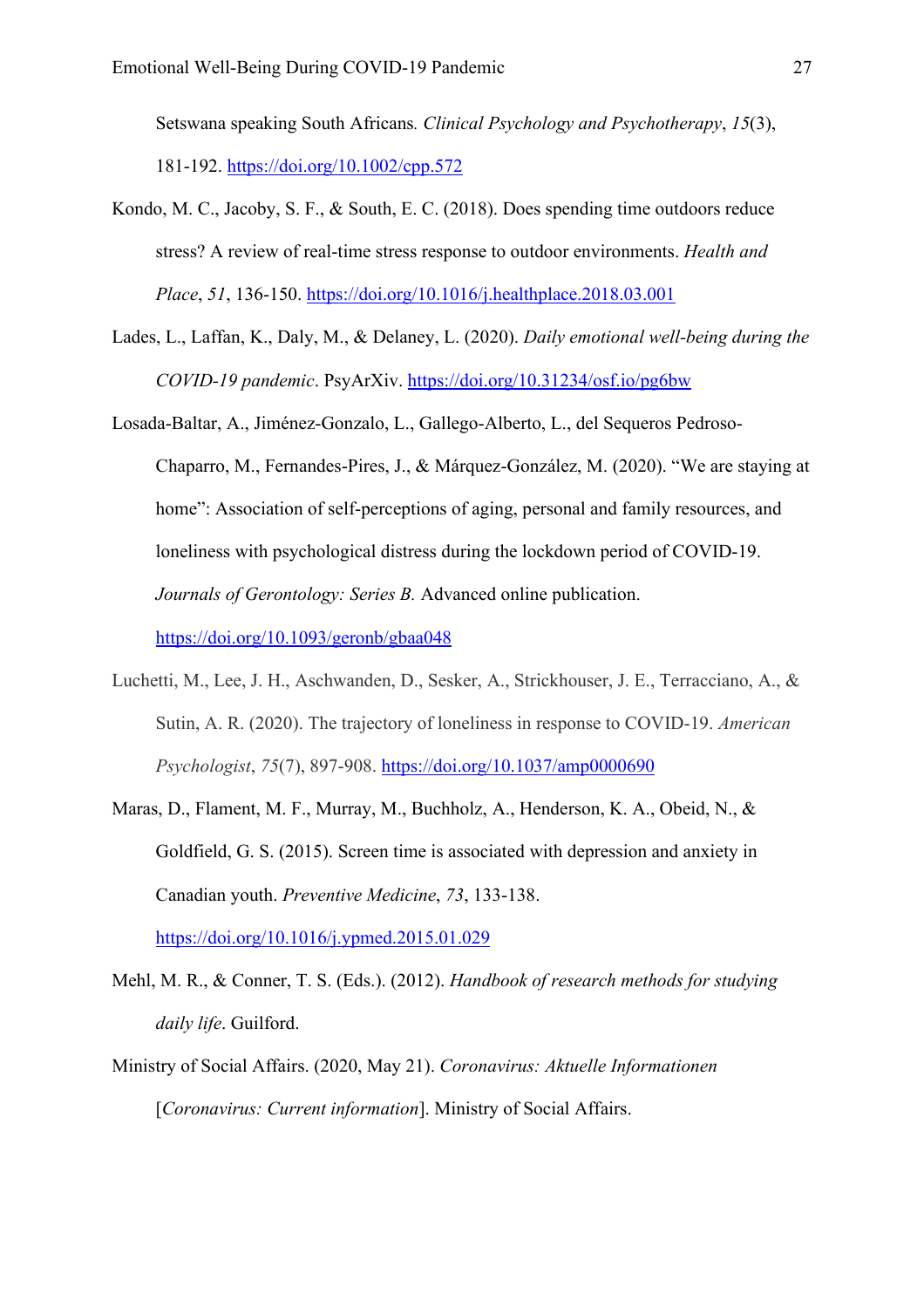[https://www.sozialministerium.at/Informationen-zum-Coronavirus/Neuartiges-](https://www.sozialministerium.at/Informationen-zum-Coronavirus/Neuartiges-Coronavirus-(2019-nCov).html)[Coronavirus-\(2019-nCov\).html](https://www.sozialministerium.at/Informationen-zum-Coronavirus/Neuartiges-Coronavirus-(2019-nCov).html)

- Nakagawa, S., Johnson, P. C. D., & Schielzeth, H. (2017). The coefficient of determination  $R<sup>2</sup>$  and intra-class correlation coefficient from generalized linear mixed-effects models revisited and expanded. *Journal of the Royal Society: Interface*, *14*(134), 1-11. <https://doi.org/10.1098/rsif.2017.0213>
- Nakagawa, S., & Schielzeth, H. (2013). A general and simple method for obtaining  $R^2$  from generalized linear mixed-effects models. *Methods in Ecology and Evolution*, *4*, 133- 142.<https://doi.org/10.1111/j.2041-210x.2012.00261.x>
- Napa-Scollon, C., Kim-Prieto, C., & Diener, E. (2003). Experience sampling: Promises and pitfalls, strengths and weaknesses. *Journal of Happiness Studies*, *4*, 5-34. <https://doi.org/10.1023/A:1023605205115>
- Newby, J., O'Moore, K., Tang, S., Christensen, H., & Faasse, K. (2020). Acute mental health responses during the COVID-19 pandemic in Australia. *PLoS ONE*, *15*(7), e0236562. <https://doi.org/10.1371/journal.pone.0236562>
- Nezlek, J. B. (2012). Multilevel modeling analyses of diary-style data. In M. R. Mehl & T. S. Conner (Eds.), *Handbook of research methods for studying daily life* (pp. 357-383). Guilford.
- Odgers, C. L., & Jensen, M. R. (2020). Adolescent mental health in the digital age: Facts, fears, and future directions. *Journal of Child and Adolescent Psychiatry, 61*, 336-348. <https://doi.org/10.1111/jcpp.13190>
- Okruszek, Ł., Aniszweska-Stańzcuk, A., Piejka, A., Wiśniewska, M., & Żurek, K. (2020, April 10). *Safe but lonely? Loneliness, mental health symptoms and COVID-19*. PsyArXiv.<https://doi.org/10.31234/osf.io/9njps>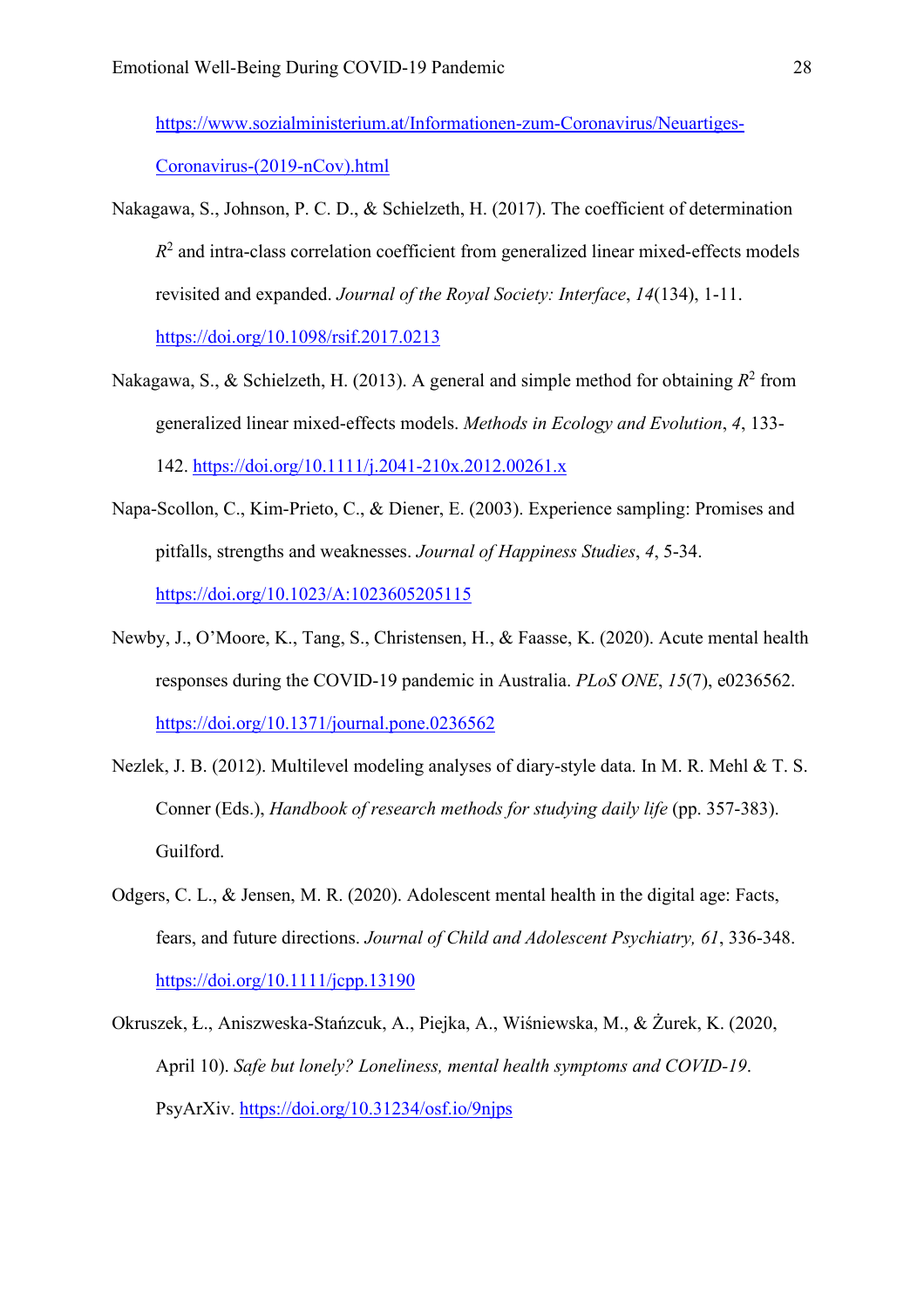Palgi, Y., Shrira, A., Ring, L., Bodner, E., Avidor, S., Bergman, Y., Cohen-Fridel, S., Keisari, S., & Hoffman, Y. (2020). The loneliness pandemic: Loneliness and other concomitants of depression, anxiety, and their comorbidity during the COVID-19 outbreak. *Journal of Affective Disorders*, *275*, 109-111.

https://doi.org/10.1017/j.jad.2020.06.036

- Pancani, L., Marinucci, M., Aureli, N., & Riva, P. (2020, April 5). *Forced social isolation and mental health: A study on 1006 Italians under COVID-19 lockdown*. PsyArXiv. [https://doi.org/10.31234/osf.io/uacfj](https://doi.org/10.31234/osf.io/uacfi)
- Patel, S. S., & Clark-Ginsberg, A. (2020). Incorporating issues of elderly loneliness into the COVID-19 public health response. *Disaster Medicine and Public Health Preparedness*, *14*(3), e13-e14.<https://doi.org/10.1017/dmp.2020.145>
- Pfefferbaum, B., Newman, E., Nelson, S. D., Nitiéma, P., Pfefferbaum, R. L., & Rahman, A. (2014). Disaster media coverage and psychological outcomes: Descriptive findings in the extant research. *Current Psychiatry Reports*, *16*, 264. <https://www.doi.org/10.1007/s11920-014-0464-x>
- Pietrobelli, A., Pecoraro, L., Ferruzzi, A., Heo, M., Faith, M., Zoller, T., Antoniazzi, F., Piacentini, G., Fearnbach, S. N., & Heymsfield, S. B. (2020). Effects of COVID-19 lockdown on lifestyles behaviors in children with obesity living in Verona, Italy: A longitudinal study. *Obesity*, *28*(8), 1382-1385.<https://doi.org/10.1002/oby.22861>
- Płomecka, M. B., Gobbi, S., Neckels, R., Radziński, P., Skórko, B., Lazzeri, S., Almazidou, K., Dedić, A., Bakalović, A., Hrustić, L., Ashraf, Z., Es Haghi, S., Rodríguez-Pino, L., Waller, V., Jabeen, H., Beyza Alp, A., Behnam, M. A., Shibil, D., Barańzcuk, Z., … Jawaid, A. (2020). *Mental health impact of COVID-19: A global study of risk and resilience factors*. MedRxiv.<https://doi.org/10.1101/2020.05.05.20092023>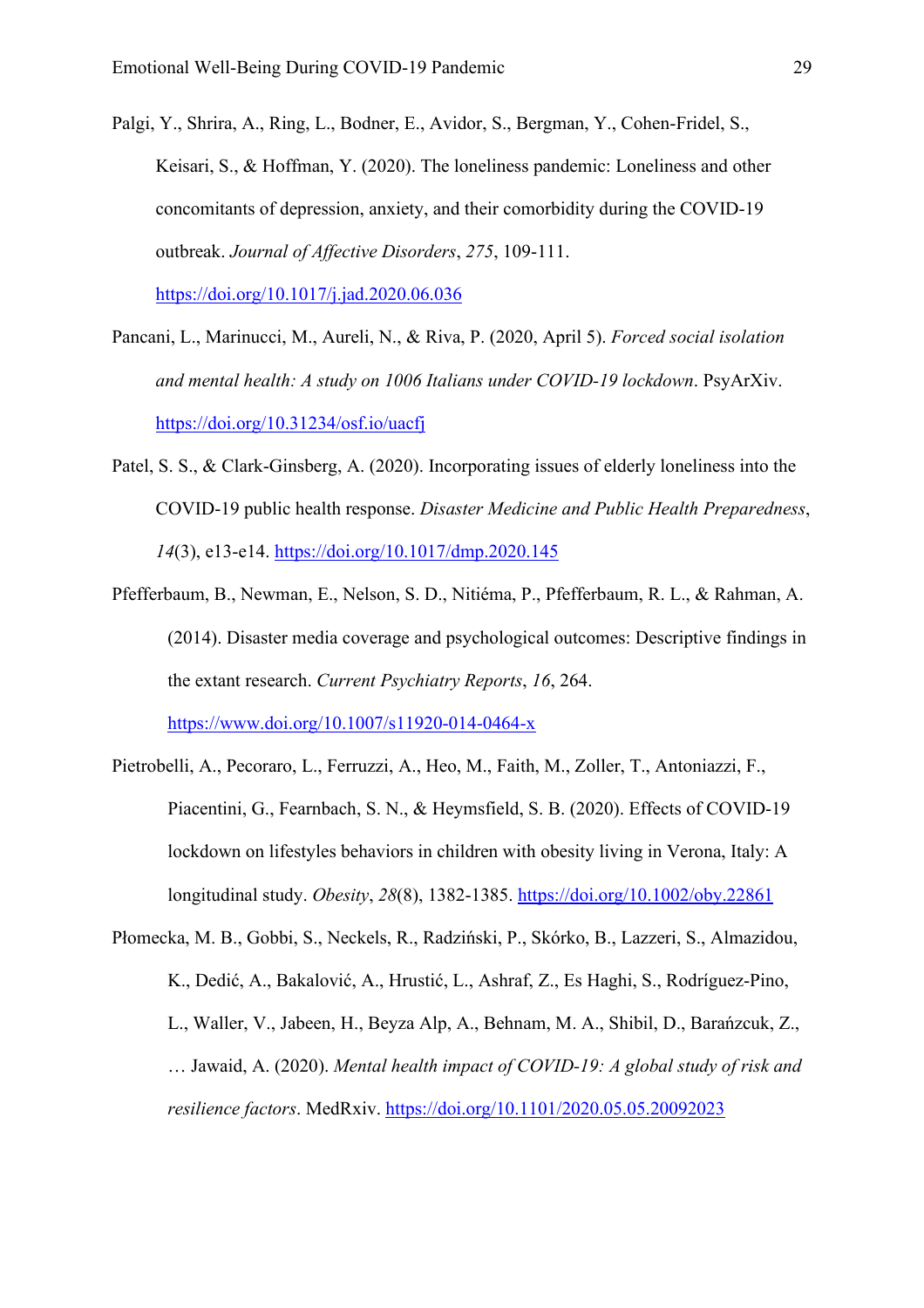- Public Health England. (2014). *Impact of mass gatherings on an influenza pandemic: Scientific evidence base review*. Department of Health.
- Qin, F., Song, Y., Nassis, G. P., Zhao, L., Cui, S., Lai, L., Wu, Z., Xu, M., Qu, C., Dong, Y., Wang, Z., Geng, X., Zhao, C., Feng, Y., Han, Z., Fan, Z., & Zhao, J. (2020). Prevalence of insufficient physical activity, sedentary screen time and emotional wellbeing during the early days of the 2019 novel coronavirus (COVID-19) outbreak in China: A national cross-sectional study. *Lancet*. Advanced online publication. <https://doi.org/10.2139.ssrn.3566176>
- Qiu, J., Shen, B., Zhao, M., Wang, Z., Xie, B., & Zu, Y. (2020). A nationwide survey of psychological distress among Chinese people in the COVID-19 epidemic: Implications and policy recommendations. *General Psychiatry*, *33*(2), e100213. <https://doi.org/10.1136/gpsych-2020-100213>
- *R* Development Core Team. (2014). *R*: *A language and environment for statistical computing*. *R* Foundation for Statistical Computing.
- Rice, W., Meyer, C., Lawhon, B., Taff, B. D., Mateer, T., Reigner, N., & Newman, P. (2020, April 18). *The COVID-19 pandemic is changing the way people recreate outdoors: Preliminary report on a national survey of outdoor enthusiasts amid the COVID-19 pandemic*. SocArXiv.<https://doi.org/10.31235/osf.io/prnz9>
- Rousseau, S., & Deschacht, N. (2020). Public awareness of nature and the environment during the COVID-19 crisis. *Environmental and Resource Economics*, *76*, 1149-1159. <https://doi.org/10.1007/s10640-020-00445-w>
- Russell, D., Cutrona, C. E., Rose, J., & Yurko, K. (1984). Social and emotional loneliness: An examination of Weiss's typology of loneliness. *Journal of Personality and Social Psychology*, *46*(6), 1313-1321. [https://doi.org/10.1037/0022-3514.46.6.1313](https://psycnet.apa.org/doi/10.1037/0022-3514.46.6.1313)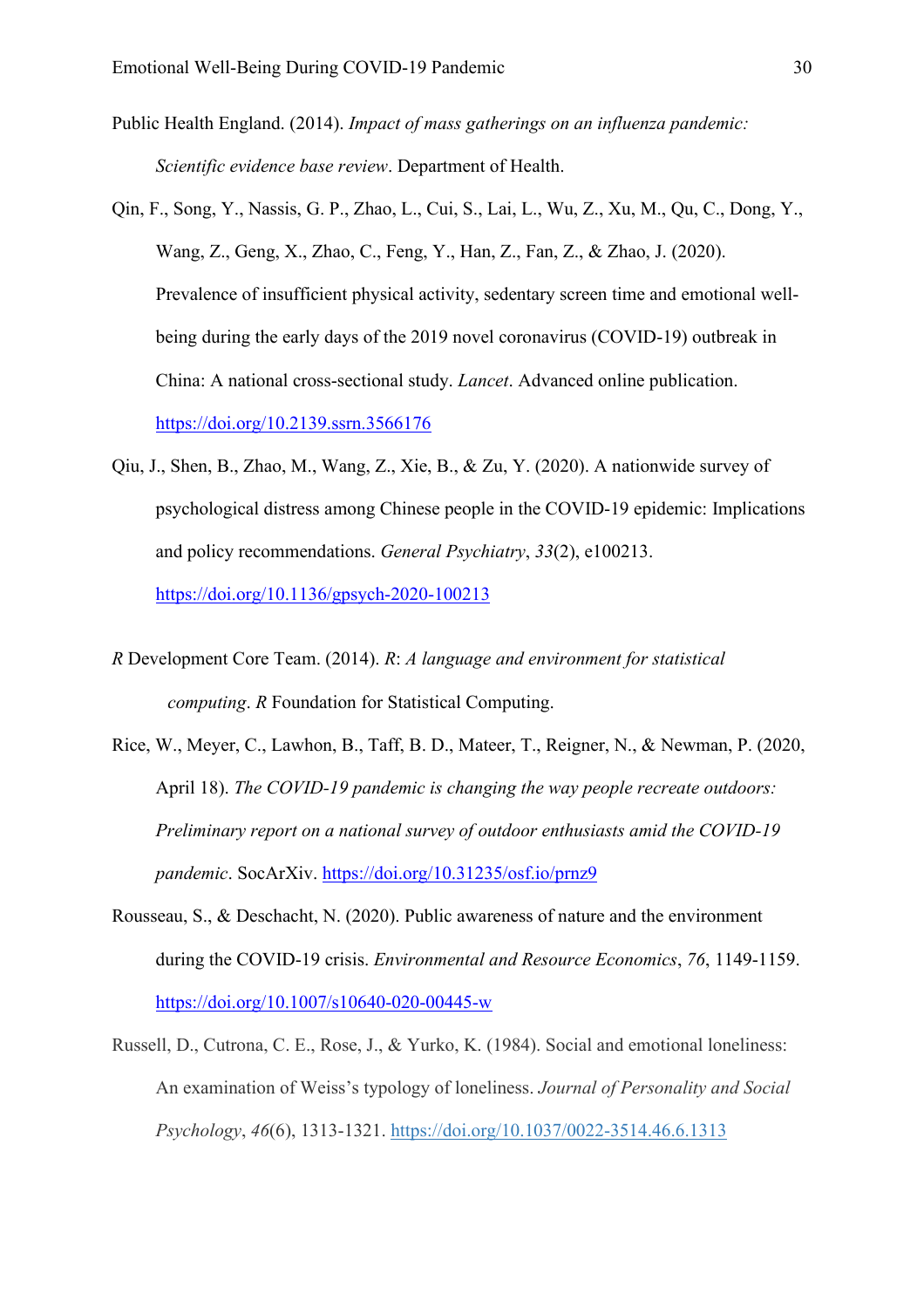- Ryff, C. D. (1989). Happiness is everything, or is it? Explorations on the meaning of psychological well-being. *Journal of Personality and Social Psychology*, *57*(6), 1069- 1081.<https://doi.org/10.1037/0022-3514.57.6.1069>
- Ryff, C. D., & Keyes, C. L. M. (1995). The structure of psychological well-being revisited. *Journal of Personality and Social Psychology*, *69*(4), 719-727. <https://doi.org/10.1037/0022-3514.69.4.719>
- Samuelsson, K., Barthel, S., Colding, J., Macassa, G., & Giusti, M. (2020, April 17). *Urban nature as a source of resilience during social distancing amidst the coronavirus pandemic*. OSF Preprints.<https://doi.org/10.31219/osf.io/3wx5a>
- Schnitzer, M., Schöttl, S. E., Kopp, M., & Barth, M. (2020). COVID-19 stay-at-home order in Tyrol, Austria: Sports and exercise behaviour in change? *Public Health*, *185*, 218- 220.<https://doi.org/10.1016/j.puhe.2020.06.042>
- Stickley, A., Koyanagi, A. (2016). Loneliness, common mental disorders and suicidal behavior: Findings from a general population survey. *Journal of Affective Disorders*, *197*, 81-87. <https://doi.org/10.1016/j.jad.2016.02.054>
- Stieger, S., Aichinger, I., & Swami, V. (2020). The impact of nature exposure on body image and happiness: An experience sampling study. *International Journal of Environmental Health Research*. Advanced online publication.

<https://doi.org/10.1080/09603123.2020.1803805>

- Stieger, S., & Reips, U.-D. (2019). Well-being, smartphone sensors, and data from openaccess databases: A mobile experience sampling study. *Field Methods*, *31*(3), 277-291. <https://doi.org/10.1177/1525822X18824281>
- Swami, V., Horne, G., & Furnham, A. (2021). COVID-19-related stress and anxiety are associated with negative body image in adults from the United Kingdom. *Personality and Individual Differences*, *170*, 110426.<https://doi.org/10.1016/j.paid.2020.110426>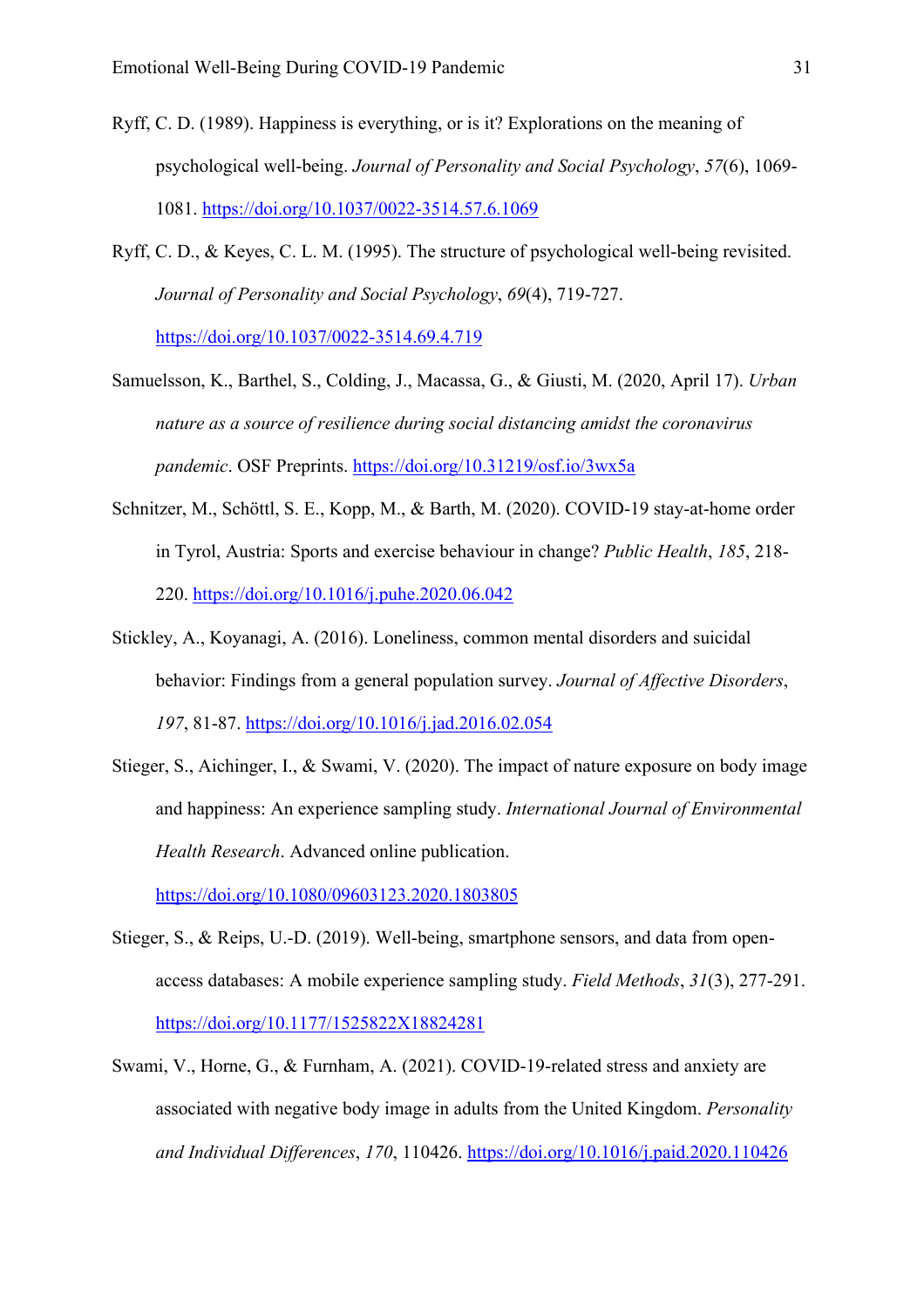Tian, H., Liu, Y., Li, Y., Wu, C.-H., Chen, B., Moritz, U. G. K., Li, B., Cai, J., Xu, B., Yang, Q., Wang, B., Yang, P., Cui, Y., Song, Y., Zheng, P., Wang. Q., Bjornstad, O. N., Yang, R., Grenfell, B. T., … Dye, C. (2020). An investigation of transmission control measures during the first 50 days of the COVID-19 epidemic in China. *Science*, *368*(6491), 638-642. <https://doi.org/10.1126/science.abb6105>

- Torales, J., O'Higgins, M., Castaldelli-Maia, J. M., & Ventriglio, A. (2020). The outbreak of COVID-19 coronavirus and its impact on global mental health. *International Journal of Social Psychiatry*, *66*(4), 317-320.<https://doi.org/10.1177/0020764020915212>
- Tull, M. T., Edmonds, K. A., Scamaldo, K. M., Richmond, J. R., Rose, J. P., & Gratz, K. L. (2020). Psychological outcomes associated stay-at-home orders and the perceived impact of COVID-19 on daily life. *Psychiatry Research*, *289*, 113098. <https://doi.org/10.1016/j.psychres.2020.113098>
- van den Bosch, M., & Bird, W. (Eds.). (2018). *Oxford textbook of nature and public health: The role of nature in improving the health of a population*. Oxford University Press.
- Vance, M. C., Kovachy, B., Dong, M., & Bui, E. (2018). Peritraumatic distress: A review and synthesis of 15 years of research. *British Journal of Health Psychology*, *74*(9), 1457- 1494.<https://www.doi.org/10.1002/jclp.22612>
- Wang, C., Pan, R., Wan, X., Tan, Y., Xu, L., Ho, C. H., & Ho, R. C. (2020). Immediate psychological responses and associated factors during the initial stage of the 2019 coronavirus disease (COVID-19) epidemic among the general population in China. *International Journal of Environmental Research and Public Health*, *17*(5), 1729. <https://doi.org/10.3390/ijerph17051729>
- Wen, L. M., Kite, J., Merom, D., & Rissel, C. (2009). Time spent playing outdoors after school and its relationship with independent mobility: A cross-sectional survey of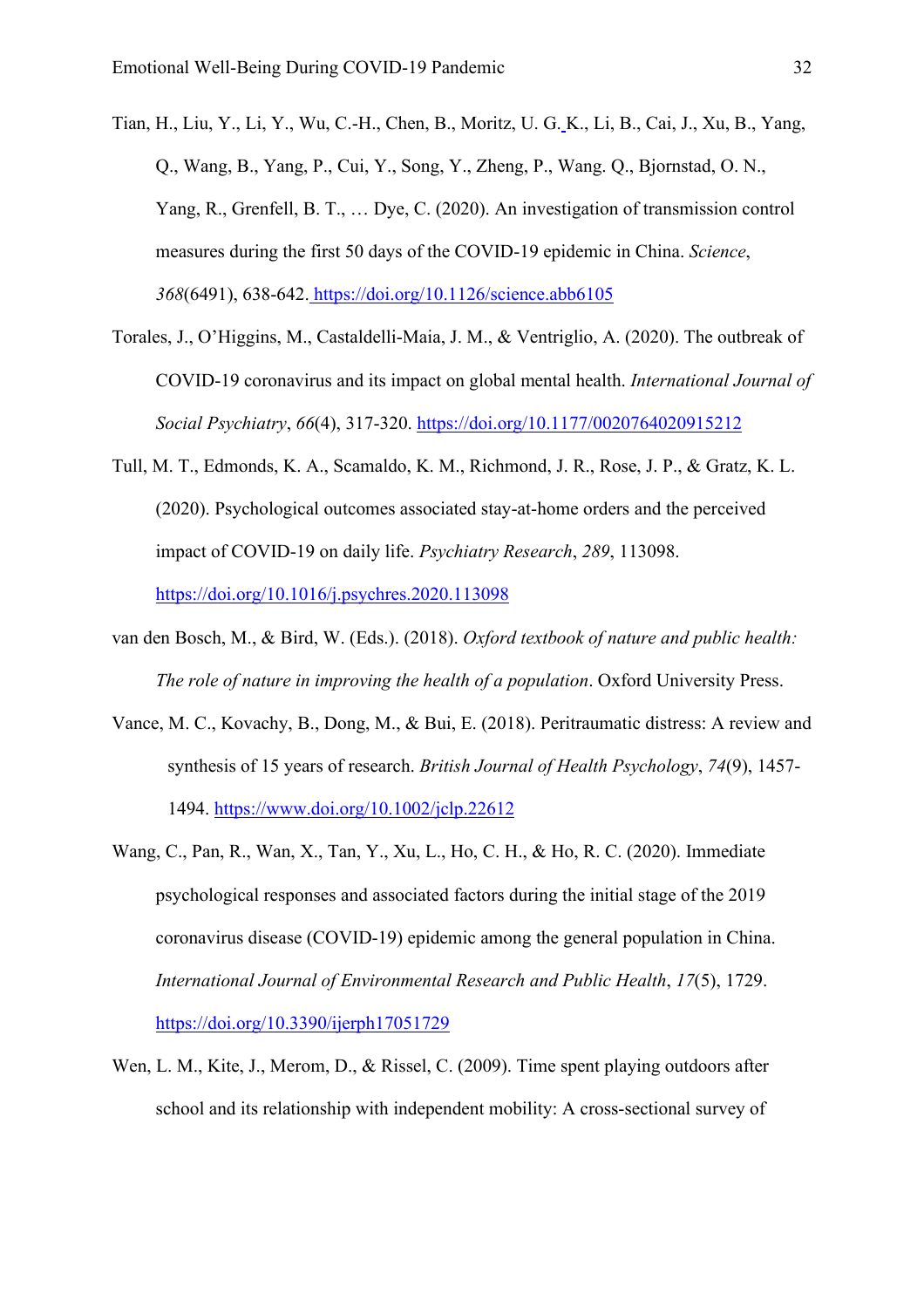children aged 10-12 years in Sydney, Australia. *International Journal of Behavioral Nutrition and Physical Activity*, *6*, 15.<https://doi.org/10.1186/1479-5868-6-15>

- Wheaton, M. G., Abramowitz, J. S., Berman, N. C., Fabricant, L. E., & Olatunji, B. O. (2012). Psychological predictors of anxiety in response to the H1N1 (swine flu) pandemic. *Cognitive Therapy and Research*, *36*, 210-218. <https://doi.org/10.1007/s10608-011-9353-3>
- Wilson, R. S., Krueger, K. R., Arnold, S. E., Schneider, J. A., Kelly, J. F., Barnes, L. L., Tang, Y., & Bennett, D. A. (2007). Loneliness and risk of Alzheimer disease. *Archives of General Psychiatry*, *64*(2), 234-240.
- Xiang, M., Zhang, Z., & Kuwahara, K. (2020). Impact of COVID-10 pandemic on children and adolescents' lifestyle behavior larger than expected. *Progress in Cardiovascular Disease*, *63*(4) 531-532.<https://doi.org/10.1016/j.pcad.2020.04.013>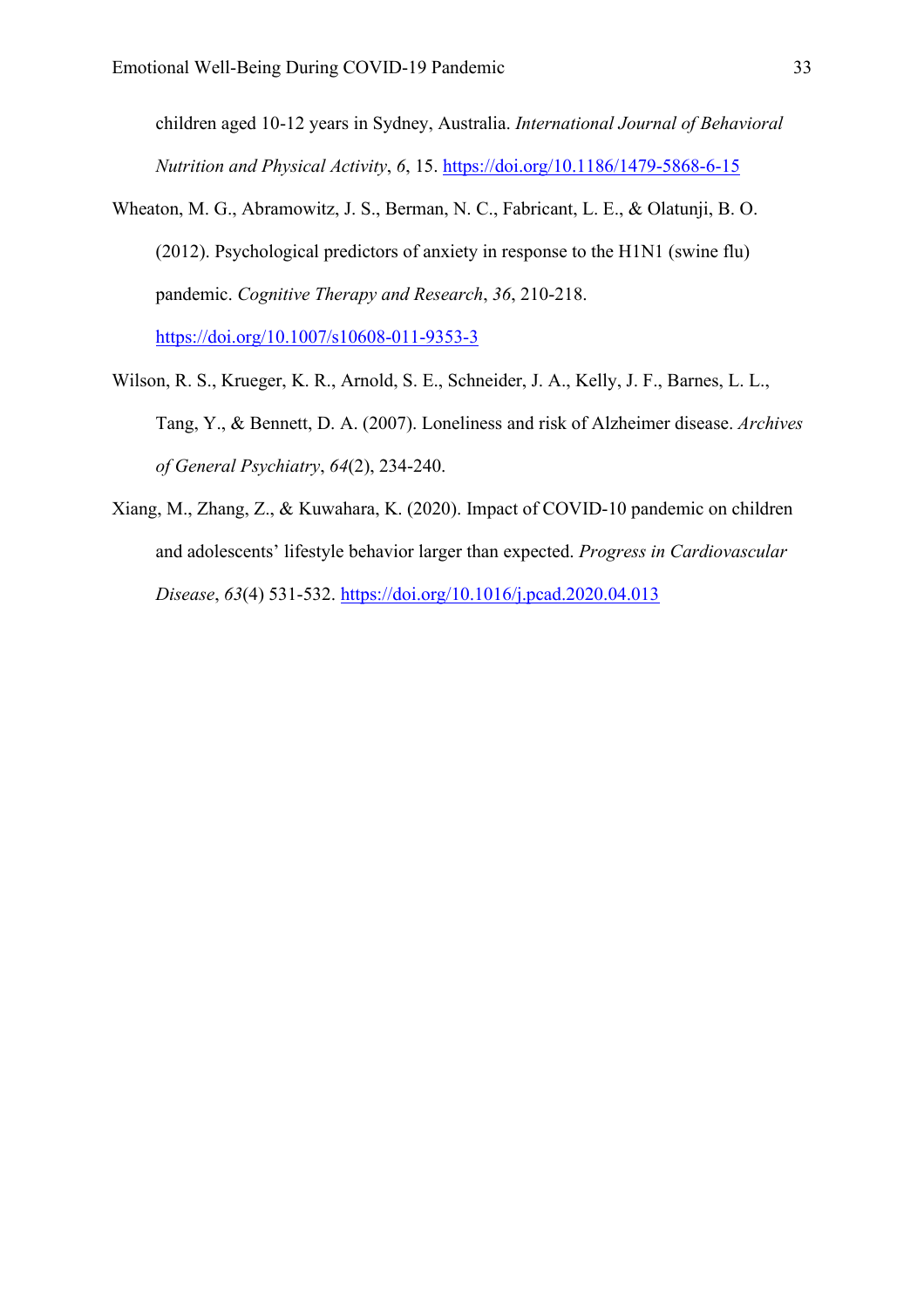# **Table 1**

*Results of the person-level analyses*.

|                      |                  | 2.      | 3.        | 4.      | 5.     |
|----------------------|------------------|---------|-----------|---------|--------|
| 1. Mean well-being   |                  |         |           |         |        |
| 2. Mean loneliness   | $-48***$         |         |           |         |        |
| 3. Mean screen-time  | $-.23***$        | $.18**$ |           |         |        |
| 4. Indoor frequency  | .11 <sup>†</sup> | $-17**$ | .08       |         |        |
| 5. Outdoor frequency | $.24***$         | $-.10†$ | $-.39***$ | $.20**$ |        |
| $6. \text{Age}$      | $.14*$           | $-.08$  | $-.31***$ | $-.09$  | .43*** |

*Note*.  $N = 275-286$ , \*\*\*  $p < .001$ , \*\*  $p < .01$ , \*  $p < .05$ , †  $p < .10$ .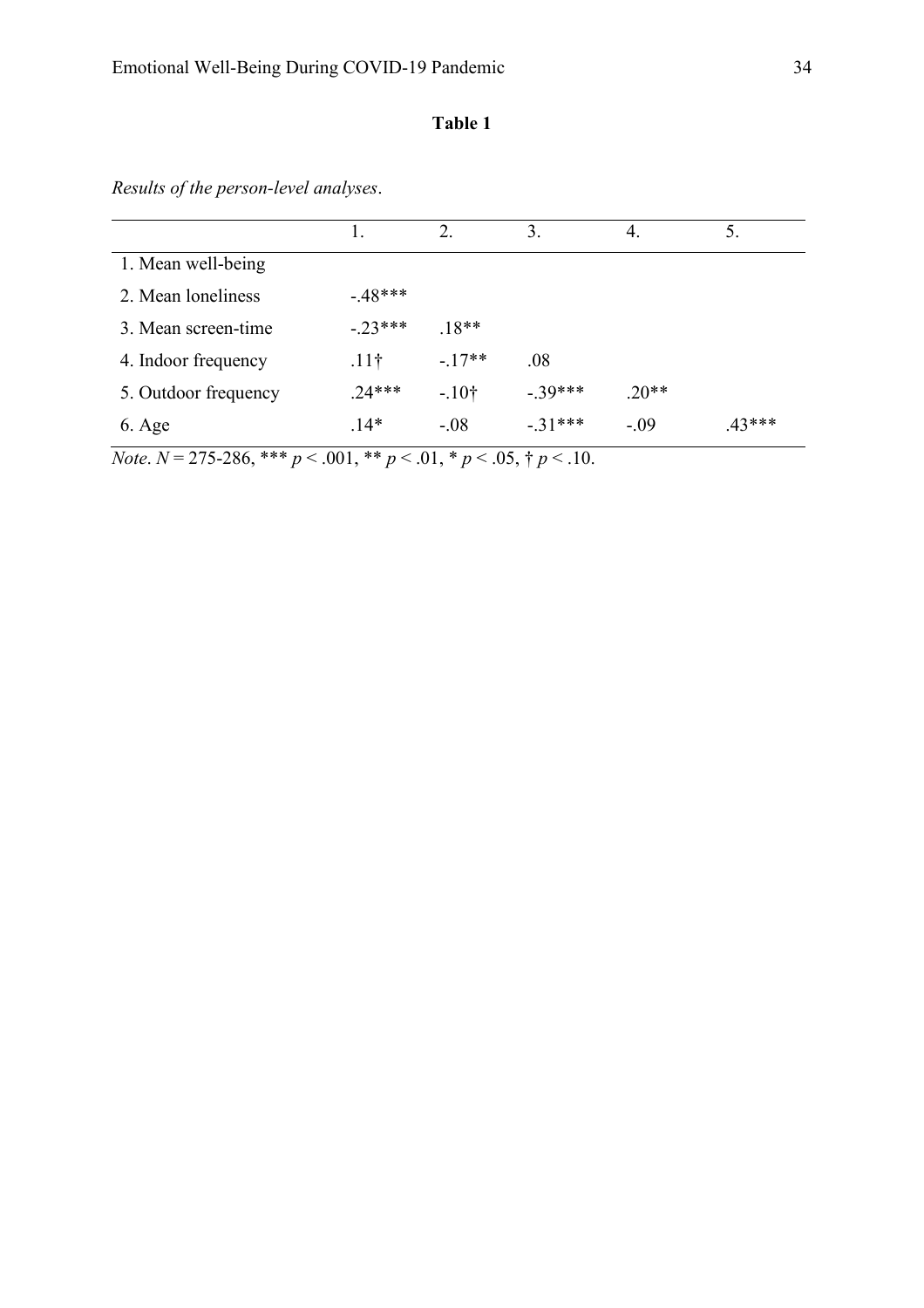# **Table 2**

|                      | Fixed        |                                                                        |           |                  |          | Random |  |
|----------------------|--------------|------------------------------------------------------------------------|-----------|------------------|----------|--------|--|
|                      | Coeff.       | $B$ [CI]                                                               | $\cal SE$ | $\boldsymbol{t}$ | Coeff.   | SD     |  |
| Intercept            | $\beta_{00}$ | 69.06 [67.20, 70.91]                                                   | 0.95      | 73.0***          | $r_{0i}$ | 15.22  |  |
| Within-person        |              |                                                                        |           |                  |          |        |  |
| Loneliness           | $\beta_{10}$ | $-5.41$ [ $-6.20, -4.61$ ]                                             | 0.41      | $-13.3***$       | $r_{1i}$ | 5.16   |  |
| Screen-time          | $\beta_{20}$ | $-0.31$ $[-0.53, -0.10]$                                               | 0.11      | $-2.9**$         | $r_{2i}$ | 1.12   |  |
| Indoors vs. outdoors | $\beta_{30}$ | 3.58 [2.76, 4.40]                                                      | 0.42      | $8.6***$         | $r_{3i}$ | 3.41   |  |
| Loneliness*screen-   |              | $-0.01$ [ $-0.16$ , $0.18$ ]                                           | 0.09      | 0.2              |          | 0.42   |  |
| time                 | $\beta_{40}$ |                                                                        |           |                  | $r_{4i}$ |        |  |
| Loneliness*Indoors   |              |                                                                        | 0.47      | $3.4***$         |          |        |  |
| vs. outdoors         | $\beta_{50}$ | 1.62 [0.69, 2.54]                                                      |           |                  | $r_{5i}$ | 3.49   |  |
| Between-person       |              |                                                                        |           |                  |          |        |  |
| Age                  | $\beta_{01}$ | $0.12$ [-0.01, 0.24]                                                   | 0.06      | $1.8\dagger$     |          |        |  |
|                      |              | $R^2$ conditional = 66%, $R^2$ marginal = 7%, AIC = 75979, BIC = 76187 |           |                  |          |        |  |

*Results of the Multi-Level Analyses for Well-Being.*

*Note*. Loneliness was standardised. Reference category for outdoors was 'indoors'.  $* p < .05$ ,

\*\**p* < .01, \*\*\**p* < .001, † *p* < .10.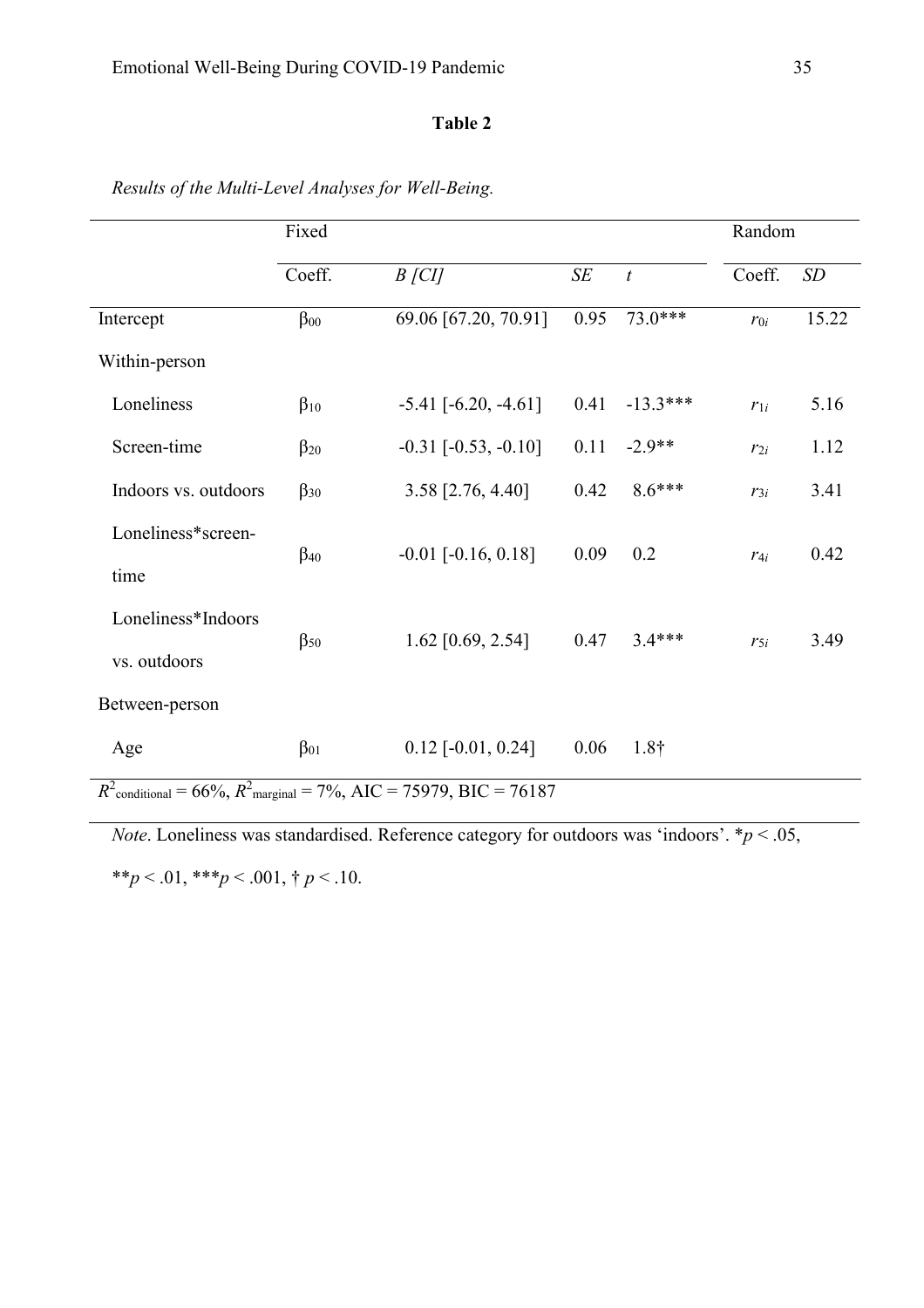

**Figure 1.** 

Mean number of people (known vs. unknown) in 5m sight radius over the study period.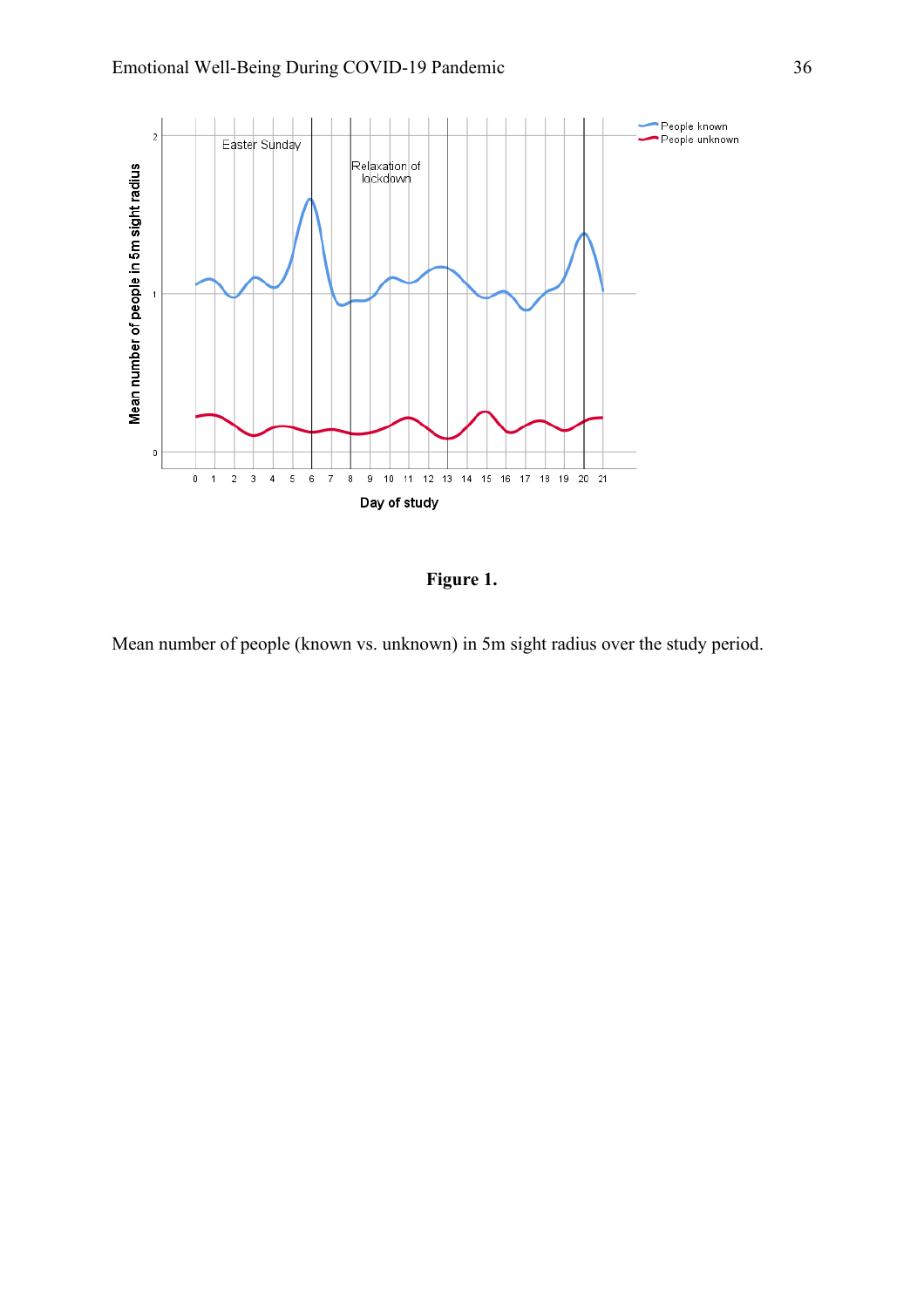

**Figure 2.** 

Trends of the study variables over time using person-mean centered values.